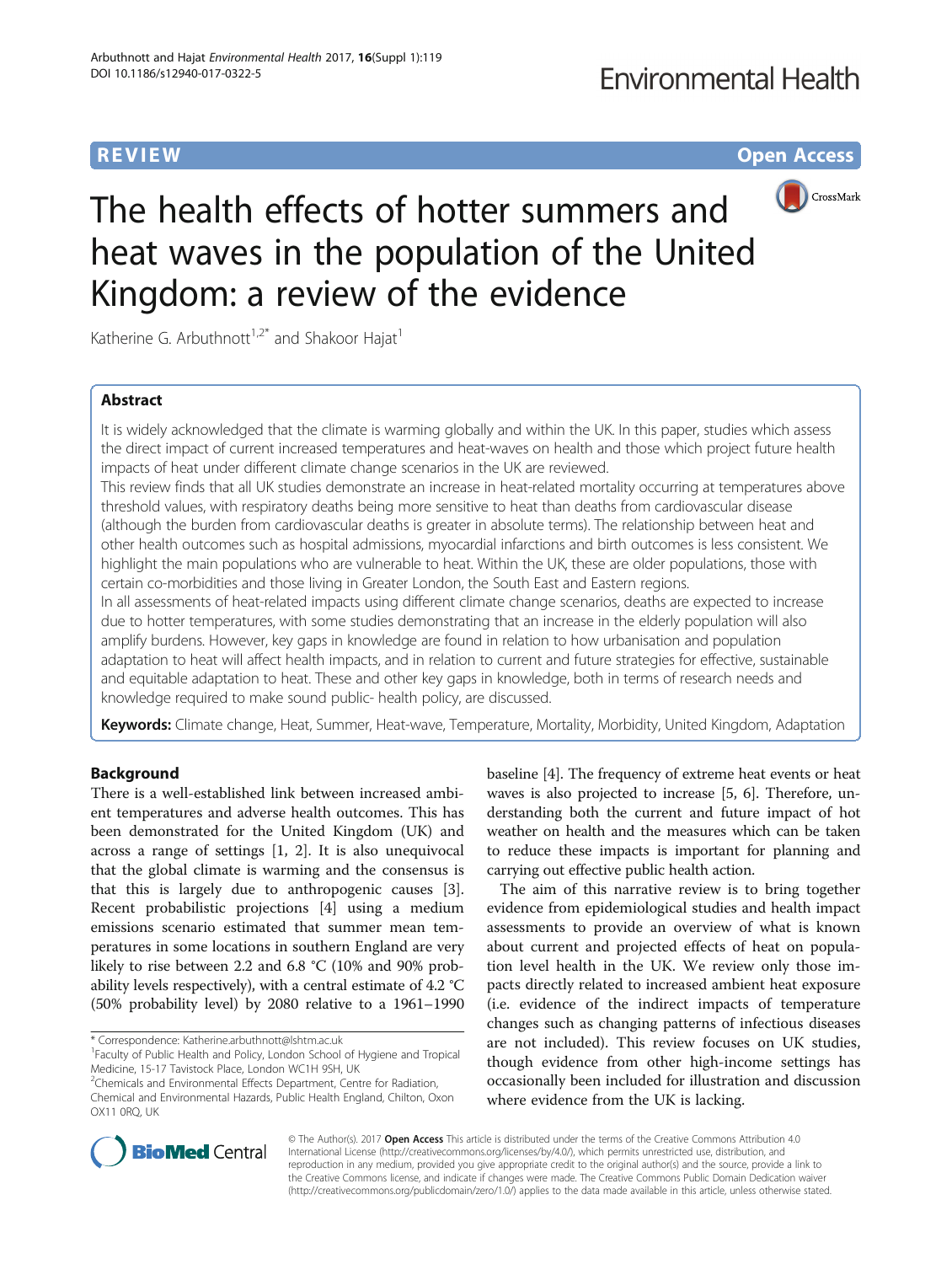Lastly we discuss what is known about the potential for adaptive measures to reduce the impact of heat on health and identify key gaps in knowledge.

# Methods

Studies were included which used data from the United Kingdom, aggregated to regional, conurbation (e.g. Greater London) or national level. These could have been as part of a larger study including data from other countries. We included studies in the epidemiological and impact assessment part of the review which estimate:

- current or past associations between a) patterns of hot weather (time series or case-crossover studies) and health outcomes (see below) and b) heat waves (studies using episode analysis) and health outcomes
- impacts of warming under climate change (past and projected) on health.

All outcomes related to health and well-being were considered (e.g. mortality, indicators of morbidity – use of health services e.g. hospital admissions, NHS direct calls, GP visits, specific outcomes such as myocardial infarction etc.). Where outcomes for specific sub-groups of the population (e.g. older persons) were available, these were included to further understand potential vulnerable sub-sets of the UK population.

In order to locate the relevant epidemiological studies we searched the database Ovid Medline using terms relating to two main concepts: one relating to climate and high temperatures/heat waves/climate and one relating to health outcomes. The search terms were combined using appropriate Boolean operators and results limited to the English language and humans. No date restrictions were applied and searches were updated in January 2017. Searches were not initially restricted by geographical region, as many studies included data from multiple countries. However, from these multi-country studies we specifically review results from the UK. In order to capture relevant articles not indexed in the databases, we also snowballed references.

# Epidemiological studies of the effect of heat on health

# The effects of ambient heat on mortality and morbidity Study design

In general, the relationship between mortality (and morbidity) and changes in ambient temperature has been assessed using time series regression models or case crossover designs, which have been shown to yield similar results [[7, 8](#page-9-0)]. UK based studies have generally shown a U,V or J shaped relationship between temperature and health outcomes, with an increased risk of mortality or morbidity above and below a given thresholds or minimum mortality temperatures (MMTs). Results are presented as the increased risk of outcome (relative risk (RR) for time series studies, odds ratios (OR) for casecrossover studies) for every 1 °C increase above that threshold.

Studies presented here have controlled for a combination of potential time varying confounders, such as pollution – typically ozone or  $PM_{10}$  (though the precise role of pollutants in analysis is currently under debate [[9\]](#page-9-0)), public holidays and day of the week, in addition to season and long term trends. Most studies have used a lag of between 0 and 2 days to analyse the relationship between exposure and outcome as, in contrast to the effect of cold, the effect of heat on health generally occurs within a few days of exposure [\[10](#page-9-0)].

The specific aspects of each study, including details of methods, exposure and outcomes and threshold selection are summarised in Additional file [1](#page-8-0): Table S1 (UK based studies examining the effects of increased temperatures on mortality and Additional file [2:](#page-8-0) Table S2 (UK based studies examining the effects of increased temperatures on morbidity).

# Effect of ambient heat on mortality

Across the UK there is an increased risk of all-cause mortality with increasing temperature above threshold values [[10](#page-9-0)–[30](#page-10-0)](see Additional file [1:](#page-8-0) Table S1 for details), a finding consistent with studies from a variety of global settings [[1, 2\]](#page-9-0). The size of the effect varies between regions and also between studies, which may be partly driven by modelling choices such as the choice of the threshold but also due to local population differences in climate, demography and social factors. Modelled above the 93rd percentile of maximum daily temperatures, one recent study found the increase in all-cause mortality is 2.1% for each 1 °C increase in temperature (95% CI:1.6%, 2.6%) for England and Wales [\[22](#page-9-0)]. Some UK based studies have examined the attributable deaths due to heat exposure. For example, Gasparrini et al. [\[22](#page-9-0)] found that 1.0% of all summer deaths in England and Wales were attributable to temperature and Armstrong et al. [[21](#page-9-0)] found a similar figure.

Most UK studies examining cause-specific mortality [[13, 20](#page-9-0), [22\]](#page-9-0), have categorised deaths as cardiovascular, respiratory or external (to retain power). Within these categories, respiratory and external causes of mortality have been demonstrated to be most sensitive to heat in terms of RR (though due to the total larger number of deaths occurring from cardiovascular disease, a greater portion of heat attributable deaths are due to cardiovascular causes). However, a more detailed breakdown of causes of death [[22](#page-9-0)] (see Additional file [1](#page-8-0): Table S1 for further details) found that within these general categories (e.g.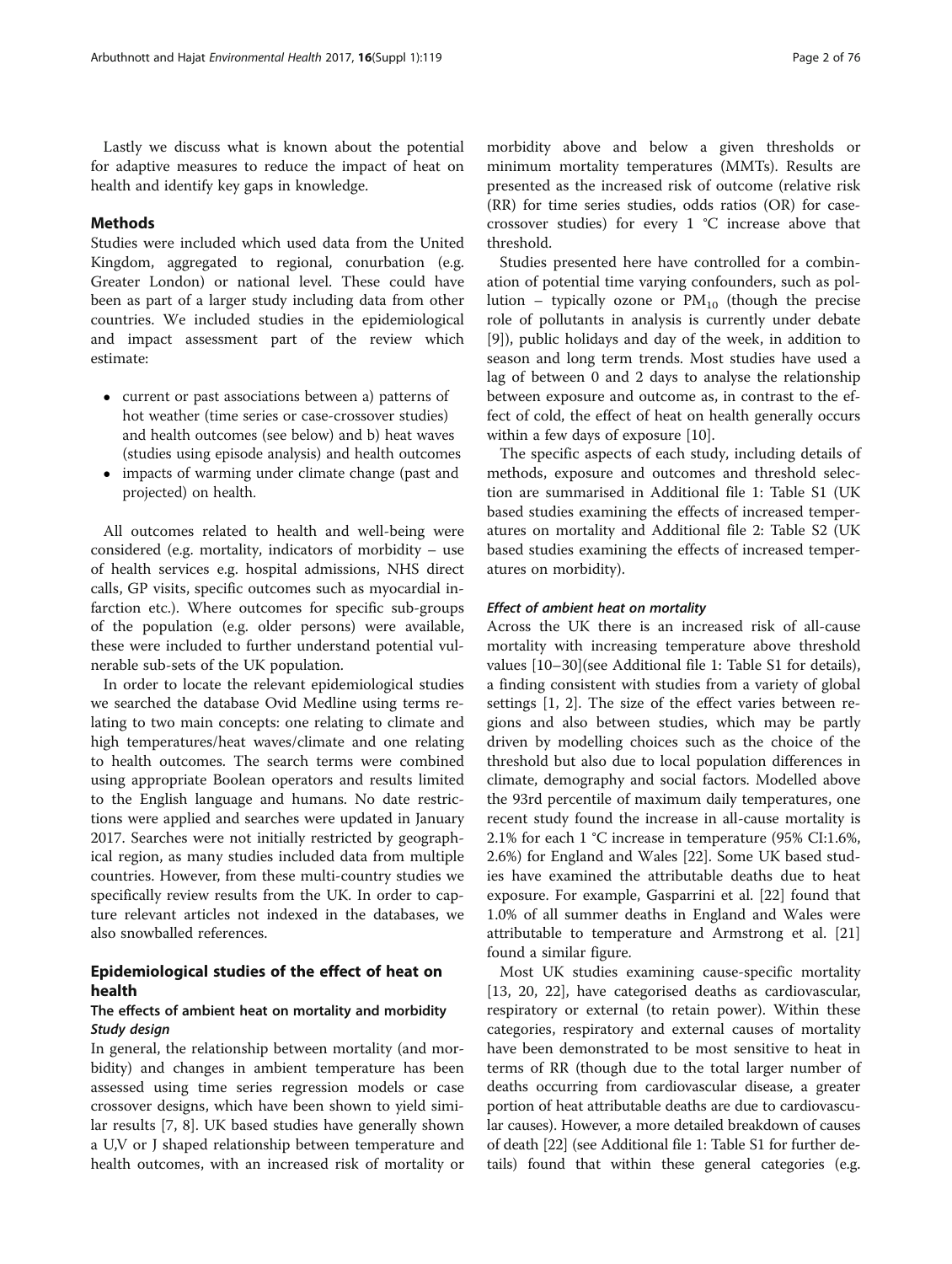cardiovascular, respiratory deaths) some causes of death were much more sensitive to heat (in terms of magnitude of RR) than others (for example the RR of death from atrial fibrillation or pulmonary heart disease was much greater than for cardiovascular disease in general) and also that endocrine, nervous system and genitourinary causes of death are sensitive to heat . The risk of suicide is also increased by heat [\[17](#page-9-0)].

Baccini et al. analysed Years of Life Lost (YLL) due to heat in a multi-city European study [\[24](#page-9-0)]. An average of 1914 heat-related YLL per year in London was estimated, not adjusted for harvesting or mortality displacement (see below).

#### Mortality displacement

Mortality displacement ("harvesting") refers to the process by which some deaths which occur in an already frail population are brought forward by a few days or weeks. The effect of mortality displacement on the estimated risk of mortality caused by increased ambient temperatures has been specifically examined for London.

For example, the 1914 heat-related YLL in London, estimated by Baccini et al. [\[24\]](#page-9-0), reduced by 81% to 356 per year when adjusted for short-term harvesting. One study specifically examined the effects of mortality displacement across a range of settings [\[14](#page-9-0)] and found that for London, the RR of all cause and cardiovascular mortality did not persist past 2 days and that by day 11 the sum of the effects for all-cause mortality was 0 (the risk for respiratory cause mortality, however, remained over the 28 day period tested). In contrast, the excess risk of heat on mortality persisted for 3 weeks in Delhi. This was attributed to heat causing death in children or people who are not usually at risk of imminent death. More recently, annual time series were used to examine longer time mortality displacement for London. However, the study was unable to draw any firm conclusions about how long heat deaths may have been brought forward by, due to the imprecision of estimates [[31](#page-10-0)].

Of note, the harvesting evaluation could be sensitive to modelling choices. For example, most studies use a threshold fitted from data from the general population, whereas the threshold may be lower for those at risk of harvesting.

# Effect of ambient heat on morbidity and other indicators of health and wellbeing

In the UK, there is no clear evidence of an association between total emergency hospital admissions and raised ambient temperatures [\[32](#page-10-0)]. However a significant increase for respiratory admissions (5.4% (95% CI: 1.9%, 9.1%)) increase per 1 °C above the 23 °C threshold (and for renal disease admissions (1.3% increase per 1 °C above the 18 °C threshold (95% CI: 0.3%, 2.4%)) has been

demonstrated [[32\]](#page-10-0). These findings have been supported by other work [\[33](#page-10-0)]. The contrast between mortality and hospital admissions may in part be due to heat causing a rapid deterioration in those who are vulnerable, meaning they do not present to medical attention before death. There is evidence from two studies of an association between paediatric emergency trauma admissions and increasing ambient temperature in England [[34, 35\]](#page-10-0). For example, Atherton et al. report an 11% increase (95% CI: 12%, 38%) in paediatric trauma admissions for every 5 °C increase in maximum temperature (and larger increases using minimum temperatures as an exposure variable) [\[34](#page-10-0)]. This association for paediatric admissions was greater than for adult trauma admissions, which was found to be non-significant in the study by Atherton et al. and of smaller magnitude the study by Parsons et al. (1.8% increase in adult trauma admissions for 5 °C increase in temperature, significance not reported) [[35\]](#page-10-0).

At a daily resolution, there has been no demonstrated increased risk of myocardial infarction (MI) admissions with increasing temperatures in the UK [\[36\]](#page-10-0). However, an increased risk in MI (1.9% (95% CI: 0.5%, 3.3%) per ° C above the threshold) has been demonstrated 1–6 h after heat exposure [[37\]](#page-10-0). This excess-risk at shortest lags was followed by reduced risk at 24 h leading to the hypothesis that the reduction at longer time intervals is due to short term displacement.

A recent study in Birmingham [\[38\]](#page-10-0) demonstrated correlation between increased temperatures and poorer ambulance category A response times. Further work is needed to quantify the risk, for example using time series regression, to include better confounder (e.g. number of ambulances on duty in a day, air pollution etc.) and seasonal control in the analysis.

In London, although the odds of preterm birth were affected by seasonality (increased odds in winter months), no association between premature birth and increased or decreased temperatures up to six days before birth was found [\[39](#page-10-0)]. Studies examining different exposure timings and neonatal outcomes of interest (e.g. birth weight, pre-term birth) within the UK would be welcome as results from other settings have yielded mixed outcomes [\[40](#page-10-0)].

The effects of heat on these indicators of health and wellbeing are summarised in Table S2 in the supplementary materials.

## Heat waves

The effect of heat waves or defined periods of high temperatures on health has been mostly examined using episode analyses, where the outcomes over an identified heat-wave period are compared to an expected baseline. There is no consensus around the definition of a heat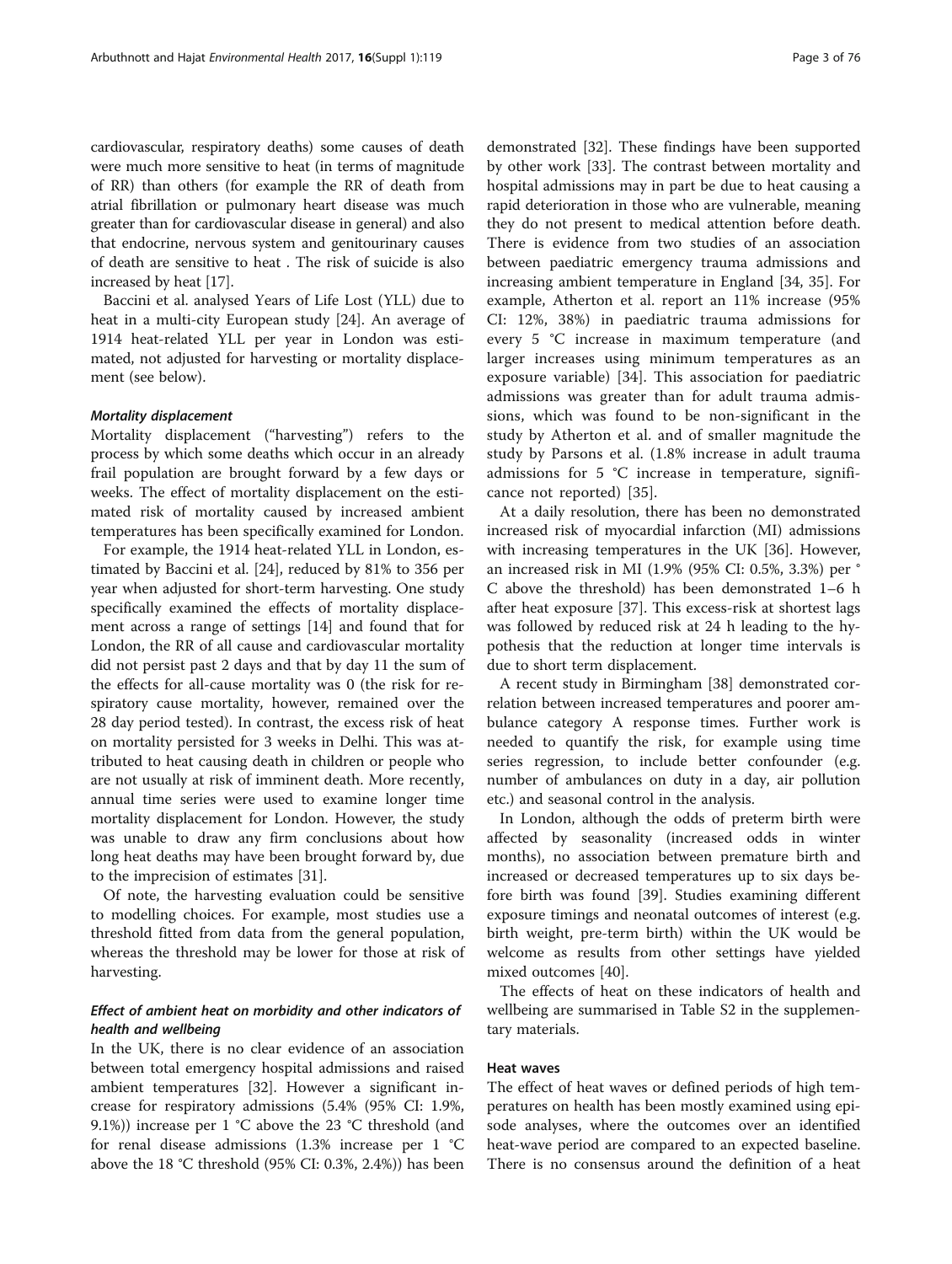wave used within the UK, though most studies include a duration and severity component. For example, the World Meteorological Organization define a heatwave as "when the daily maximum temperature of more than five consecutive days exceeds the average maximum temperature by 5°C, the normal period being 1961-1990" [[41\]](#page-10-0). However, criteria used to trigger public health warnings in Public Health England's heat wave plan, use region-specific thresholds based on maximum daytime and minimum night-time temperatures to trigger different alert levels [\[42\]](#page-10-0).

Given the lack of a consistent definition of a heatwave (leading to the use of different duration and severity components used in analysis), differences in baseline selection for episode analyses, differences of heatwave timing within the summer season (heatwaves and hot days occurring earlier in the summer may have a greater effect on mortality [[43, 44\]](#page-10-0)) and differing characteristics of the preceding winter (there is evidence that winter mortality may affect heat related mortality of the following summer [[45](#page-10-0)]), the effects of heatwaves between years within the UK is difficult to compare.

# Mortality and heat wave episodes

Estimates of excess mortality have been made for many of the notable heatwave periods in the UK in recent years [\[11](#page-9-0), [46](#page-10-0)–[49\]](#page-10-0).

The most severe single heat wave (HW) of recent times was in 2003, for which the health effects were greatest in continental Europe [\[50](#page-10-0)]. In England between 4-13th August 2003, the Central English Temperature (CET) exceeded average values (from 1871 to 2000) by 8 °C. This HW period in 2003 HW has been calculated to have led to 2091 excess deaths in England - a 17% increase (95% CI: 15%,19%) above the expected baseline [\[48](#page-10-0)].

Recently Green et al. used consistent definitions (any period that would trigger a Met Office heatwave alert of level 1, or a single day when mean Central England Temperature was greater than 20 °C) to compare total daily excess deaths occurring during all the defined heatwave periods over each summer between 2003 and 2013 [[49\]](#page-10-0). The estimated excess mortality of all heatwave periods occurring in 2013 was considerably lower than in preceding years. For example, in 2013 there were an estimated total 195 excess deaths (95% CI: -87,477) across all heatwave days in those older than 65 years, with an excess of 10 deaths per heatwave day (95% CI: -4, 24). By comparison, for the same age group (65 plus years) the number of excess deaths for all heatwave days in 2003 was 2234 (95% CI: 1936, 2532) with 102 excess deaths per heatwave day (95% CI: 88,115) and in 2006 was 2323 (95% CI: 2008,2638) for all heatwave days with an average of 89 excess deaths (95% CI: 77,101) per heatwave day. There are many possible explanations for

the decrease in later years. It is possible that the population has become less vulnerable to the effect of HWs (for example the Heatwave Plan was introduced in 2004 in England). In addition, the lower peak temperatures occurring in 2013 compared to 2003 and 2006, the timing of heatwaves in the season (see above) and differences in other environmental exposures such as pollution and humidity may have contributed.

In separate studies, notable increases in mortality have also been demonstrated for the 1995 and 1976 heatwaves [[11](#page-9-0), [47](#page-10-0)]. The 1995 heatwave is estimated to have caused an increase in mortality of 8.9% (95% CI: 6.4%, 11.3%) over England and Wales (and a 16% increase in Greater London) and the 1995 heatwave is estimated to have led to a 30.7% (95% CI: 25.8%, 35.8%) increase in mortality in Greater London.

### Mortality displacement

Whilst none of the studies described here undertook a formal analysis of harvesting for UK data, estimates attributed less than 10% and 25% of the excess deaths to harvesting in the Paris 2003 [[51\]](#page-10-0) and Chicago 1995 [[52](#page-10-0)] heat-waves respectively. Of note, there is current debate about how best to calculate mortality displacement for heatwave periods [\[53\]](#page-10-0).

# Heat waves and other health outcomes

In contrast to the large number of excess deaths in the 2003 heatwave, the proportional increase in hospital admissions over the whole of England was small – just 1% (95% CI: 1%,2%). This is consistent with findings that ambient heat increases mortality risk, but not all cause hospital admissions. London suffered a higher increase in admissions compared to the rest of the country in the 2003 heatwave (with a 6% proportional increase across the age groups, though this too was smaller than the 42% increase in mortality seen in London during the same heatwave period) [[48\]](#page-10-0). A similar pattern has been demonstrated for the 1995 heatwave, where an excess mortality of 10.8% (95% CI: 2.8%, 19.3%) was calculated, but the increase in hospital admissions of 2.6% (95% CI -2.2%, 7.6%) was not significant [[32\]](#page-10-0).

Recently the use of syndromic surveillance demonstrated an increase in a range of selected indicators during heatwave periods in July 2013 [[54\]](#page-10-0). These indicators included calls to NHS direct and GP services and visits to the emergency department for heat/sun stroke symptoms. A moderate increase in NHS direct calls was seen in the 2003 heatwaves, but was only significant for the younger age groups (0–4 years and 4–14 years) [\[55](#page-10-0)]. Other indicators for GP consultations and emergency department attendance for asthma, severe wheeze, myocardial infarction and cerebrovascular accidents showed no increase during the 2013 heatwave [\[56](#page-10-0)]. Indeed, the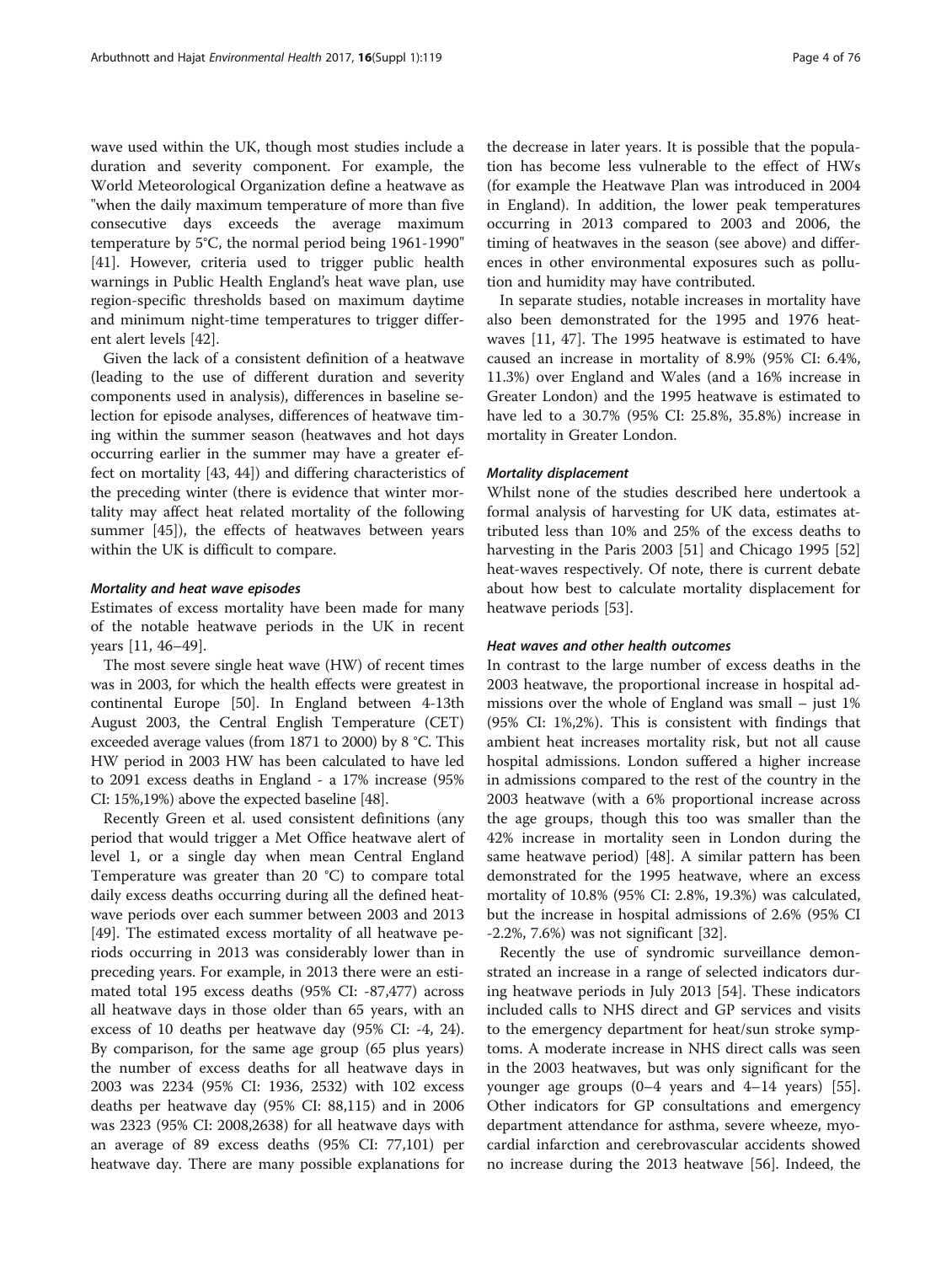number of GP consultations over this period decreased for myocardial infarctions.

During the 1976 HW in Birmingham [\[57](#page-10-0)] there was no significant increase in sickness benefit claims but a modest increase was seen in GP consultations.

# Work productivity and heat

Although the impact of hot weather has not been assessed in terms of productivity or occupational health outcomes in the UK, there is evidence that these outcomes are affected by heat elsewhere. A review of occupational health impacts of heat exposure, including data from a range of countries, found that manual workers exposed to extreme heat or working in hot environments and especially those in tropical low-middle income countries are at increased risk [\[58\]](#page-10-0). At risk occupations included farming, construction work, firefighters, manufacturing (where workers are exposed to heat generation) and those in the military. A recent review of all the heat related occupational fatalities in the US between 2000 and 2010 found a yearly death rate of 0.22 per million workers. Those most at risk included men, those working in agriculture and construction and Hispanics [[59](#page-10-0)].

# Distribution of health impacts by geographical region, age, gender and socio-economic status Geographical/regional differences

A consistent finding, is that the increase in risk of heat related mortality is greatest for London, the South East and the East of England. Typically London, the South East and East of England have the highest RR per °C rise in temperature (typically thresholds for these studies have been set at a given percentile of the regional temperature distribution, so that all effects are estimated above say the 93rd percentile but the absolute value of this varies between locations, with hotter regions having higher absolute values) [[20](#page-9-0)–[22](#page-9-0), [26, 60\]](#page-10-0). Bennet et al. [[25\]](#page-9-0) examined geographical vulnerability at greater resolution (district level) for England and found the same general pattern of risks of heat related mortality being higher in the South of England but also identified districts at particular high risk, for example the London borough of Tower Hamlets.

London, the South East and East of England also have the highest proportion of excess mortality calculated during heat waves. During the 2003 heat wave, the largest increase in proportion of deaths was seen in London (42%), followed by Eastern England (27%) compared to lowest proportional increases of 4% in the North West and 2% in the North East [[48\]](#page-10-0).

Reasons for the difference in risk between regions are not known, but differences in demographics, social and economic factors may play a part, as may the hotter

temperatures experienced – particularly during heatwaves. It is likely that for cities such as London, the Urban Heat Island (UHI) has a role. The UHI refers to the increased temperature within built-up urban areas compared to surrounding suburban rural areas [[61, 62](#page-10-0)], due to alterations in the energy balance as a result of surface properties (e.g. albedo etc.), land use and city design. Estimates from the West Midlands attribute around 50% of the deaths in the 2003 heatwave to the UHI effect [[63](#page-10-0)] and it is likely to become increasingly important as we see an increasing proportion of the population living in cities [[64\]](#page-10-0).

# Age

In the UK, older age groups are more at risk of heatrelated morbidity and mortality [[19, 25](#page-9-0), [65](#page-10-0)]. This may be due to diminished ability to thermo- regulate, increasing medical co-morbidities or use of medications, and social factors which may limit behavioural adjustments to the increased temperatures. Vulnerability in older age groups is increasingly important, as demographic projections show an ageing UK population [[66\]](#page-10-0). The exception to this is within populations with chronic psychiatric conditions (including psychoses, dementia and alcohol and substance misuse). In this subgroup of the population, those under the age of 65 were at increased risk [\[23](#page-9-0)].

# Sex

In UK based studies females (in particular older females) appear to have a higher risk of dying at hotter temperatures and in a heat wave [\[16](#page-9-0), [19,](#page-9-0) [57](#page-10-0), [67](#page-10-0)]. However, it is possible that many of these results for females are confounded by age as this finding is not consistent across countries [[68](#page-10-0), [69](#page-10-0)].

### Underlying co-morbidities and medications

In the UK, patients with neurological and psychiatric diagnoses, such as dementia and substance misuse and those prescribed antipsychotics, antidepressants and hypnotics have been shown to be at increased risk of heat related mortality [\[23](#page-9-0)]. An increased risk of hospitalisation and mortality from use of prescribed medication and recreational substance use has been found elsewhere [\[70](#page-11-0), [71\]](#page-11-0). Plausible mechanisms underlying this include decreased thirst and decreased sweating [[72\]](#page-11-0). No UK studies have examined heat related risk of mortality (or morbidity) in those with cardiovascular, respiratory, renal disease and diabetes, though evidence from other settings suggests they may be more vulnerable to the effect of heat [[73, 74\]](#page-11-0).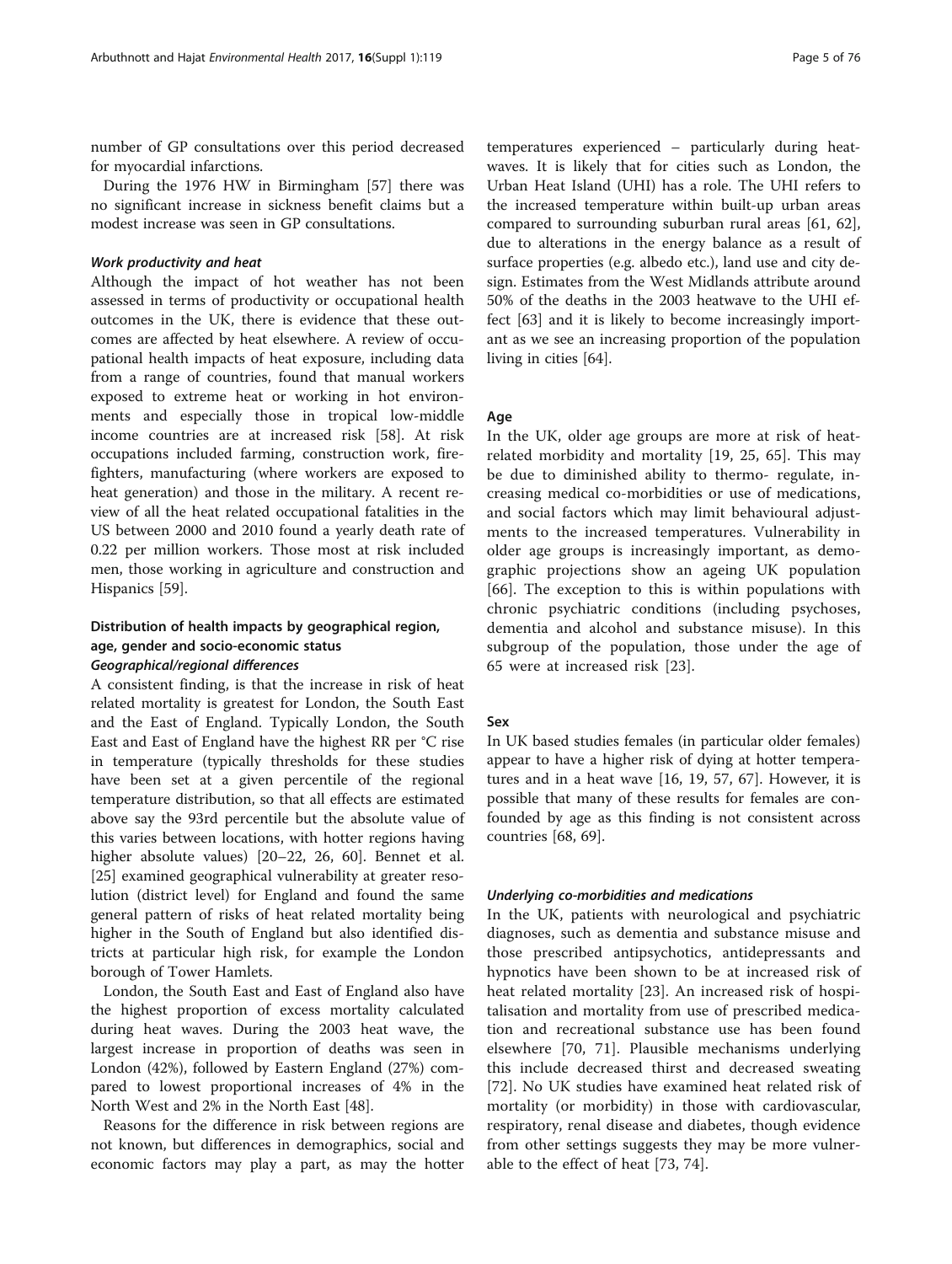# Socio-economic status

UK studies have not found a consistent relationship between socio-economic status (SES) (quintiles of deprivation analysed) and an increased vulnerability to heat or heat waves, analysed with data aggregated to regional or district level [[16](#page-9-0), [25](#page-9-0)]. However, analysis even at district level, could mask potential differences in vulnerability between socio-economic groups occurring at the individual level.

Studies in other countries, most notably North America have found some linkage with SES [[73](#page-11-0), [75](#page-11-0)]. This relationship may be partially explained or related to access to air conditioning, which is much more prevalent in the US compared to the UK or by differences in access to healthcare which are less prevalent in the UK (due to universal coverage provided by the National Health System).

# Other factors affecting vulnerability

In the UK, place of residence (nursing or residential home) has been associated with an increased risk of heat-related mortality [\[16](#page-9-0), [46](#page-10-0)], though this may simply reflect that those populations are likely to be more frail. There is little evidence of the effect of heat being modified by living alone or in a flat [\[16](#page-9-0)].

# Current heat related impacts attributable to climate/weather and observed climate change

Despite observed warming of the climate over recent years [[4\]](#page-9-0), there is no evidence of a substantial increase in heat related mortality in the UK. Indeed, studies would suggest that there has either been a decline in heat related mortality in the UK over the last century [[15\]](#page-9-0) and between 1971 and 1997 in South East England [[12\]](#page-9-0), or that heat related risk has remained unchanged in London between the two time periods of 1996–2002 and 2004-2010 [\[28](#page-10-0)] and between 1993 and 2006 [\[30](#page-10-0)]. One study demonstrated a marginal increase in heat related mortality between 1977 and 2005 (of 0.7 deaths per million population per year [\[76\]](#page-11-0), see below). Potential explanations for the decrease or lack of change in heat related mortality, despite an ageing population and observed warming, include a contribution from both specific adaptive policies (such as the introduction of the heatwave plan in 2004 [\[42](#page-10-0)]) and spontaneous changes not specifically aimed at adapting to heat but which may reduce vulnerability to it, such as improved healthcare and improved standards of living (this may be particuarly relevant to the decrease in heat related mortality observed over the early part of the last century [[15\]](#page-9-0)).

Christidis et al. [\[76\]](#page-11-0), using optimal detection, investigated the contribution of climate (anthropogenic and natural influences) and adaptation (reduced population vulnerability to heat, rather than specific adaptive

measures) to changes in mortality occurring between 1976 and 2005 in England and Wales. Results indicated a small increase in heat related mortality over the time period (of 0.7 deaths per million population per year) but they estimated this increase would have been higher (1.6 deaths per million population per year) if no adaptation had taken place. Results of the optimal detection analysis also demonstrated that if no adaptation had taken place, then anthropogenic influences on climate would have been the main influence on heat related mortality.

Recently, Mitchell et al. demonstrated that anthropogenic climate change increased the risk of excess heatrelated mortality in the 2003 heatwave by around 20% in London [[77](#page-11-0)].

# Projected future health impacts of heat

Health impact studies estimating future heat-related mortality in the UK [[26](#page-10-0), [60,](#page-10-0) [78](#page-11-0)–[82\]](#page-11-0) have projected increases in heat related mortality throughout the twentyfirst century. Health impact studies for a wide range of countries have been reviewed elsewhere [\[83](#page-11-0)].

These health impact studies typically take an epidemiological relationship, as described in the studies above, and apply future temperature projections (often derived from regional climate projections), to this relationship. To our knowledge, no current published estimates use temperature projections based on the more recent Representative Concentration Pathways [[84\]](#page-11-0). Uncertainty in these health impact studies is introduced at many levels including uncertainty in the baseline coefficient (see above sections), future emissions, the parameters, processes and initial conditions included in climate change models, and a populations adaptive capacity [[79](#page-11-0)]. Regarding the uncertainty introduced by climate projections, mortality estimates for London were found to be most sensitive to climate model physics uncertainty compared to emissions scenario choice and downscaling uncertainty [[80\]](#page-11-0). Some [\[85](#page-11-0)] have suggested that future health impact projections are more sensitive to the choice of climate projections rather than uncertainties in the baseline exposure-response relationship or demographic projections.

The most recent projections of future impacts of climate change on UK mortality, estimate an increase in heat related mortality from a baseline of 1974 deaths per year in the 2000s, to 3281 deaths per year (66% increase) in the 2020s, 7040 deaths per year (257% increase) in the 2050s and 12,538 deaths (535% increase) in the 2080s. These projected deaths are attributable both to increased temperature and the increased projected population size. This study [[60](#page-10-0)], based partially on the UK Health Protection Agency (HPA) climate change risk assessment [\[78](#page-11-0)], used a baseline co-efficient from the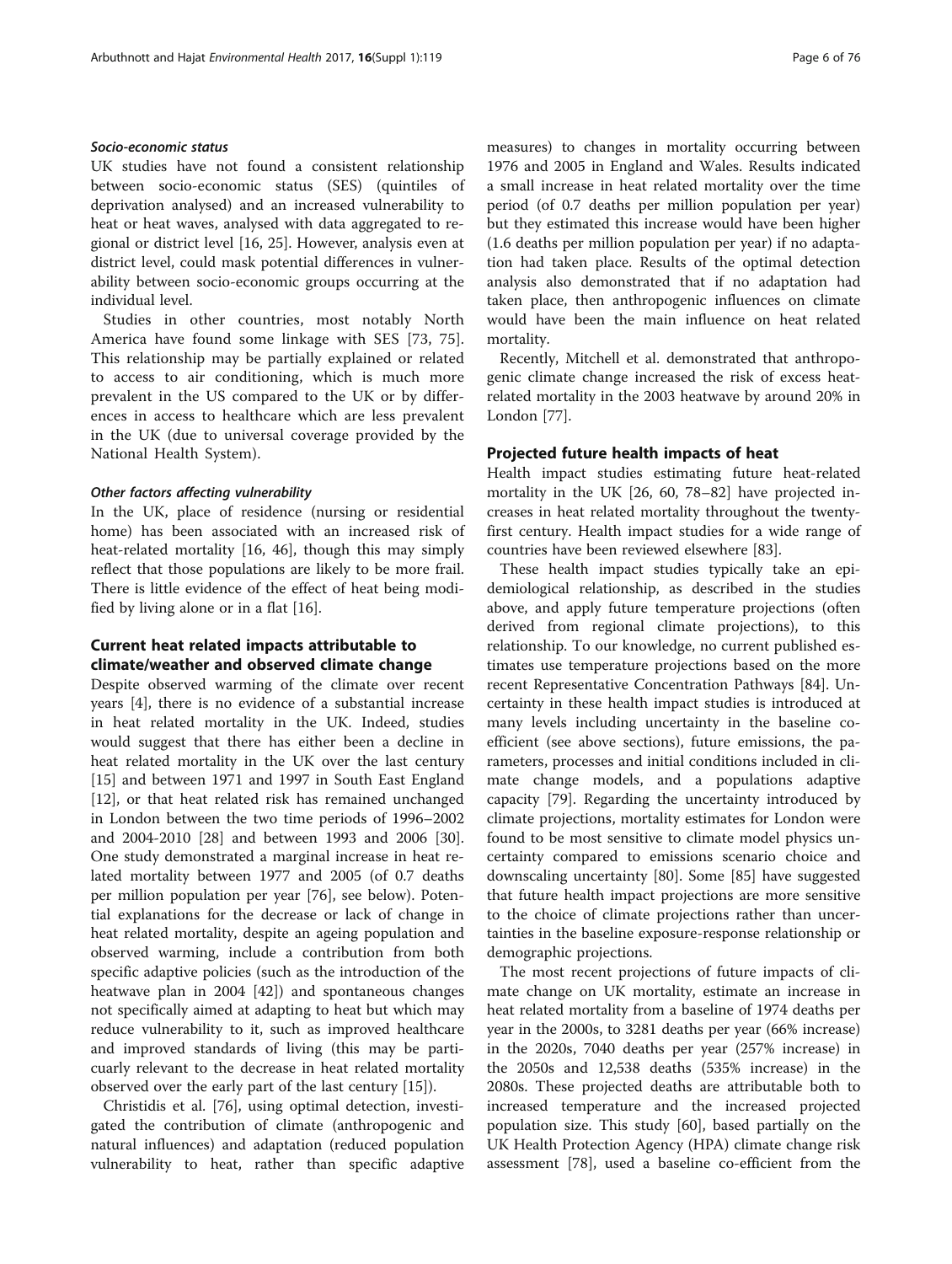time series analysis of historic weather and mortality data in England and Wales from 1993 to 2006. The climate data was based on the UKCP09 climate projections for a medium emissions scenario. These medium emissions scenario UKCP09 projections used the Met Office Hadley Centre Regional Climate Model (HadRM3-PPE-UK) to dynamically downscale Global Climate Model (GCM) results for historical emissions and the Special Report Emissions Scenario (SRES) A1B. Though demographic changes were considered for the risk assessment, assumptions about adaptation were not. The regions projected to be most at risk are the East and South of England, the West Midlands and London. The additional heat-wave effect was significant only for London, where it was estimated to add an extra 58%, 64%, 70% and 78% to heat-related mortality in the 2000s, 2020s, 2050s and 2080s [[60\]](#page-10-0).

Of studies that have projected heat-related mortality for European or global cities which include London [[26,](#page-10-0) [79](#page-11-0), [81, 82](#page-11-0)], one included estimates which accounted for population adaptation [[79\]](#page-11-0). The GCM used was the UK HadGM3 (with no downscaling) and emissions scenarios were A2 and B2. Adaptation assumptions included an assumption that the population would not adapt, adapt to a 2 °C or to a 4 °C increase in mean temperatures (achieved by shifting the dose response curve so that the heat-slope remained unchanged but the threshold temperature is increased). The projected mortality for London roughly halved for each 2 °C adaptation assumed.

In another study the proportion of respiratory hospital admissions attributable to heat for Northern Europe was projected to increase from 0.13% (lowest estimate 0.10%, highest estimate 0.15%) to 0.27% (lowest estimate 0.19%, highest estimate 0.32%) in the period 2021–2050 [[86\]](#page-11-0). One less recent Department of Health report [\[87](#page-11-0)] projected in-patient hospital days associated with increased temperatures to increase to 285,000 per year by 2050 under a medium emissions scenario (using the UKCIP98 climate projections) compared to the baseline of 81,000 per year in 1995 and 1996 for England and Wales. Up to date projections using more recent data, climate projections and taking advantages in improved statistical techniques for modelling the underlying baseline associations between hospital admissions and heat, however, are lacking.

# Potential for impacts of heat to be avoided by adaptation measures

Adaptation has often been used to refer to planned and unplanned structural and policy level actions which may reduce a population's vulnerability to heat. The extent to which adaptation can be achieved will depend upon the local context, vulnerabilities and adaptive capacity [\[88](#page-11-0)]. Acclimatisation more commonly refers to increased short term physiological tolerance to heat. It is outside the scope of this review to present evidence on physiological acclimatisation.

There is evidence that populations residing in areas with a warmer climate have increased thresholds for heat sensitivity [\[18,](#page-9-0) [89, 90\]](#page-11-0) and that vulnerability to heat has decreased over time in several locations [[12](#page-9-0), [30,](#page-10-0) [91, 92](#page-11-0)]. However, identifying specific adaptive measures which have contributed this, and distinguishing the role of these from demographic or socio-economic background factors which may decrease sensitivity to heat, is challenging (though some studies have indicated a correlation between decreasing vulnerability and increased prevalence of air conditioning [\[91](#page-11-0)]). Further, the evidence of efficacy for given planned and implemented policies or interventions to specifically reduce negative health outcomes such as mortality and morbidity, using robust methods, is scarce [[93, 94](#page-11-0)].

Potential adaptive strategies range from interventions and actions at an individual and housing level, health systems and infrastructure level through to national policy and plans. However there are complex interactions between impacts of many given policies. It is important to consider whether any of policies could be 'maladaptive' or have unintended consequences (e.g. [\[95, 96\]](#page-11-0)). It would be most desirable if strategies reduced health effects of both heat and cold (for example through improved building design, which may also be useful for climate change mitigation [\[97](#page-11-0)–[99\]](#page-11-0)) and had other health co-benefits (e.g. urban greening – see below).

Adaptive measures with the potential to reduce the health impacts of heat are briefly considered here from the individual level to National Policy level.

# Behavioural measures

Behavioural measures to protect against the effect of heat such as use of cool clothing, increasing intake of non-alcoholic fluids, and restricting strenuous activity to cooler parts of the day, are often advised [[42](#page-10-0), [100](#page-11-0)]. However there is a lack of studies that have fully quantitatively evaluated the impact of behavioural measures on heat related outcomes.

The efficacy of behavioural measures will depend both upon the effectiveness of the intervention to reduce heat exposure and also the willingness of individuals to take up these behaviours: one recent survey examined a number of protective behaviours carried out during the 2013 heatwave and home characteristics (e.g. prevalence of air conditioning) in a sample of the UK population [[101\]](#page-11-0). It found that the elderly were less likely to partake in some personal and home protective measures but were more likely to open their windows at night. Higher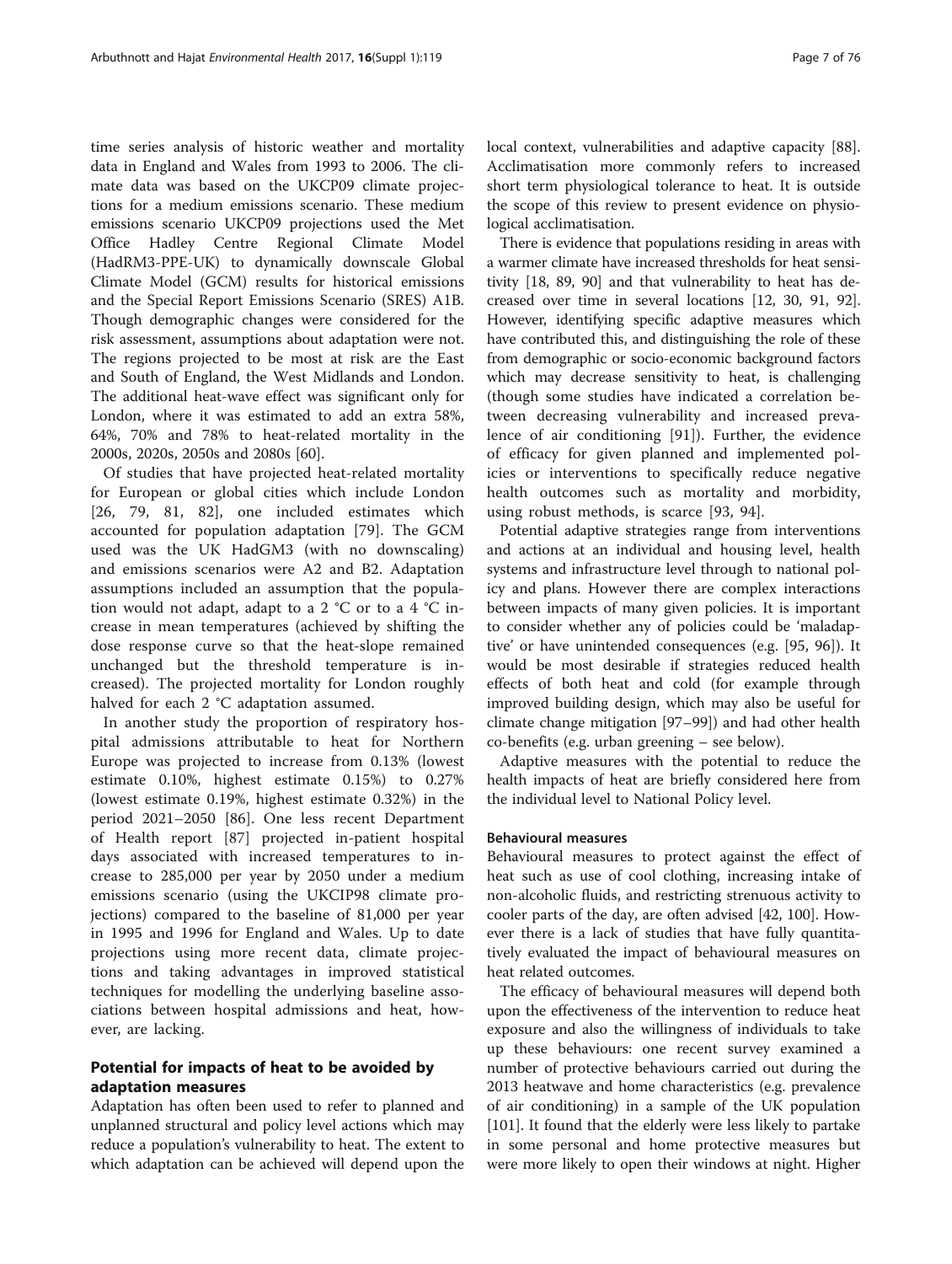income earners were also more likely to engage in personal and home protective measures. It therefore highlighted groups for further targeting of health messaging.

# Interventions at an individual or place of residence level Air conditioning and electric fans

Prevalence of air conditioning in the UK is low (estimated at 3% in a recent survey [[101\]](#page-11-0)) and evidence for its efficacy in reducing heat-health impacts is not available within the UK. However, there is evidence, mostly from Northern America, that air conditioning offers protection against the impacts of heat on health [\[74](#page-11-0), [102](#page-11-0)] and that seeking a public space with air conditioning can be protective [[103\]](#page-11-0). Indeed this is a measure included in many heat wave plans. However, there are potential disadvantages to promoting this as an adaptive strategy. For example there may be equity issues in terms of both the prevalence and availability of air conditioning units. Access to shared air-conditioned space may remove some of these concerns. Extensive use of air conditioning could increase energy demands and itself contribute to the urban heat island effect [\[96](#page-11-0)]. There are also examples of power grid outages (which can occur during extreme weather events such as heat waves), which would limit the protection that air conditioning could offer [\[104](#page-11-0)]. Further evidence is required in order to be able to effectively weigh the benefits of air conditioning against its environmental, energy and health costs. Passive cooling measures may reduce the need for air conditioning.

A systematic review [\[105\]](#page-11-0) of the evidence on use of electric fans found no studies which met its inclusion criteria (study type of randomised controlled trials or other experimental designs, such as interrupted time series studies). It therefore concluded that there were not enough high quality studies to assess the evidence. Where case control studies were found, results for the protective effect of fans were inconclusive with some studies showing a protective effect and others the opposite.

# Community, services and Urban Design level adaptations

Many interventions have been postulated that may improve adaptation at an urban design level, for example increased use of green spaces [[106\]](#page-11-0), improved insulation of housing against heat and cold [\[98](#page-11-0)], improved surface properties of buildings (e.g. increasing albedo) [\[107\]](#page-11-0) etc. Some of these, such as increased green spaces can provide co-benefits to health [\[108](#page-11-0), [109](#page-11-0)] in addition to adapting to climate change [\[106\]](#page-11-0). Unintended consequences of interventions should also be considered (e.g. indoor air quality concerns in more air tight houses etc. [[110\]](#page-11-0), exposure to allergens and volatile organic compounds released from urban trees [\[111\]](#page-11-0)). Further, health services will also need to adapt to ensure comfortable and reliable care in warmer temperatures (e.g. indoor temperatures, power supply in heat waves, ability to cope with potential increased demands during hot weather [[112](#page-12-0)]). These measures will require multi-sectorial working and planning.

# Policy level interventions

# Heat warning systems (heatwave plans)

Public Health England publishes an annual heatwave plan [\[42](#page-10-0)], which has been operational since 2004, following the 2003 European heatwave. The plan details actions that individuals and organisations can take to reduce the risk of heat to public health. These include both high level preparations and actions for health and social care organisations in England and advice for the general public on health protection and specific measures to protect vulnerable groups. As such there are several core parts of the plan ranging from strategic planning and preparedness to the alert system and advice on communication with the public. It details cascades of heatwave alerts and specific advice on protective measures (for example key messages for the public include keeping out of the heat, taking measures to cool down and keeping the environment cool and monitoring others who are vulnerable). The heat health alert service detailed in the plan splits heatwave alert levels into 5 categories: level 0 (long term planning which is to take place all year round) to level 4 (a major incident – severe or prolonged heatwave which affects several National level sectors in addition to health). Temperatures used to trigger heatwave alerts are set at regional specific thresholds and use daytime and night time maximum temperatures. For example the daytime maximum temperature which would trigger an alert in London is 32 °C compared to 28 °C for the North East of England.

A recent systematic review has examined the effectiveness of Heat Warning Systems (HWS) [\[113\]](#page-12-0) (any action plan based on meteorological and demographic information typically including early alerts and public health protection measures, tailored to local contexts). The review found that research in this area is limited. Six out of the 15 studies included found some evidence of effectiveness of HWS, but were unable to robustly establish a causal relationship between HWS implementation and reduced mortality and morbidity. Further evidence to evaluate both the individual recommendations within the plans and the effectiveness of the plans overall would be useful for improvements to these.

# National level frameworks for adaptation

Under the Climate Change Act of 2008 [\[114\]](#page-12-0), a framework was established for the UK to respond to climate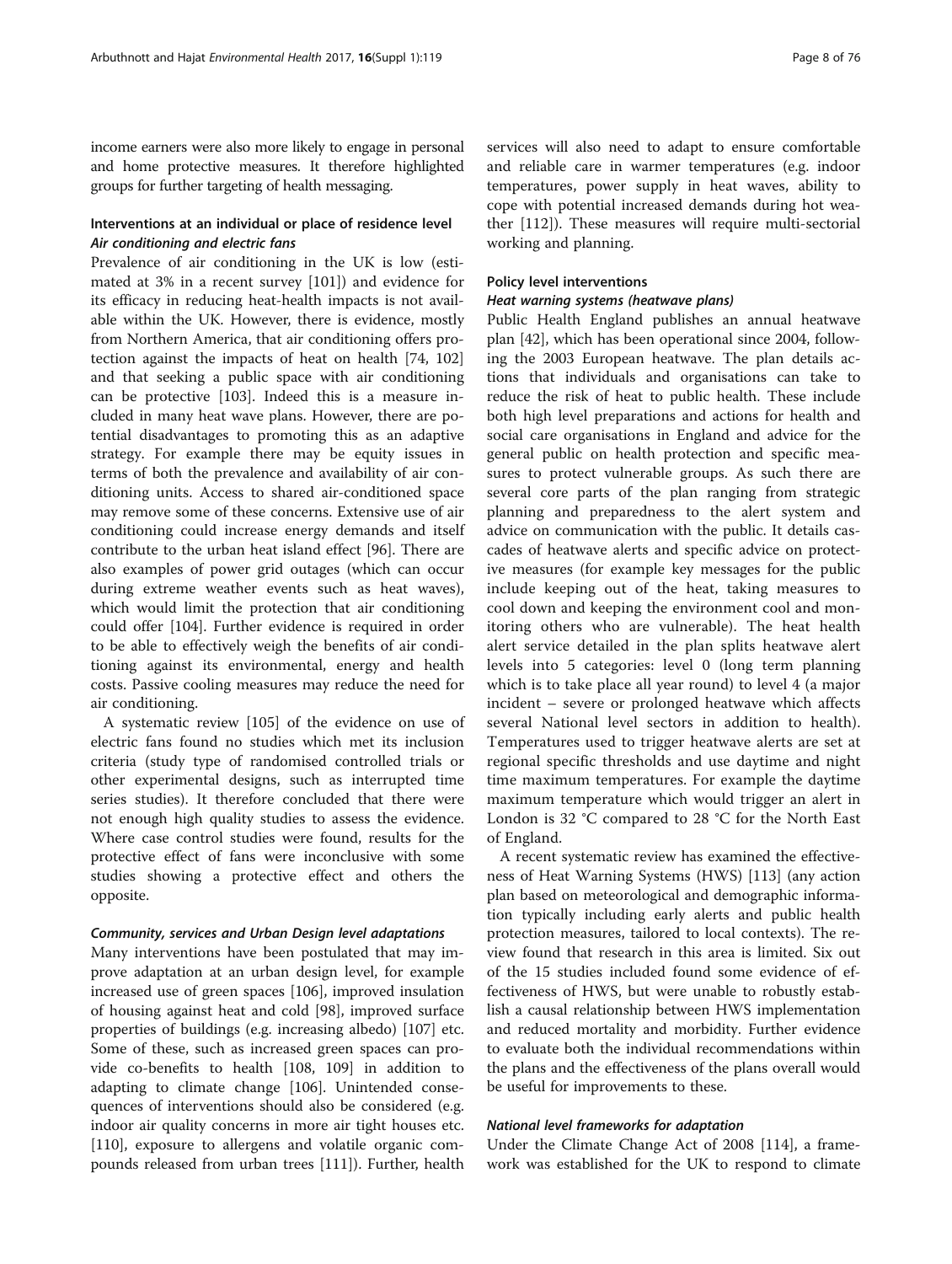<span id="page-8-0"></span>change. As part of this, government is required to assess the risks from climate change to the UK and prepare strategies to address these (e.g. through the National Adaptation Plan) and to increase resilience to climate change.

# Targeting policy

Attention should also focus on ensuring the adaptation needs of the most vulnerable populations are met. However, this may be complex to achieve.

Identifying those at risk has the potential to improve targeted prevention policies. Some UK studies have sought to incorporate known vulnerabilities into spatial heat health risk assessments combining geographical information on the heat hazard, exposure and vulnerability of small area populations within cities. Examples include the development of a vulnerability index for London [\[115](#page-12-0)], a spatial heat health risk assessment for Birmingham [[116\]](#page-12-0) and a conurbation-scale heat risk assessment undertaken for Greater Manchester [[117\]](#page-12-0), combining projected temperature rises with urban vulnerability indicators. These vulnerability mapping studies are often undertaken to support decision and policy making. However, one recent systematic review, demonstrated that although this is often the authors stated intention, there is currently little demonstrable evidence of their use to influence policy [[118](#page-12-0)]. This highlights the importance of ensuring that research is both useable and relevant to policy makers.

Identification of vulnerable populations can also be difficult to translate into the social and medical support required. Firstly, whilst front-line responders feel they know those individuals who are at increased risk at a given time, vulnerabilities such as co-morbidities and social isolation fluctuate rapidly and keeping a systematic record of these is difficult [[119](#page-12-0)]. Further, barriers to implementation of protective policies may result from the low priority given to heat risk by practitioners and also by the vulnerable populations themselves [\[119](#page-12-0)]. The picture may in fact be made more complex by reinforcement of social norms within at risk populations. For example increased contact in social networks may perpetuate views amongst the elderly that they are not at risk [\[120\]](#page-12-0).

# Conclusions

This review has discussed the key findings of UK studies illustrating the association between increased temperatures and heat waves and mortality. Results for other health outcomes are less consistent. Vulnerable populations include the elderly and those with certain co-morbidities. Future projections all predict an increase in heat related deaths throughout this century, the magnitude of which depends on assumptions used within models.

However, key gaps in our knowledge remain and warrant further investigation. These include knowledge gaps around the relationship between health outcomes and more extreme temperatures not yet experienced in the UK, a better understanding of certain vulnerabilities to heat (for example, the effect of UHIs and different individual and local level factors which increase or decrease risk within the UK) and the effect of high temperatures on other wellbeing outcomes (such as economic productivity).

Considering future impacts, the use of temperature projections based on the newer Representative Concentration Pathways (RCPs) [\[84](#page-11-0)] could be examined for future health impact assessments. Further work on impact by certain groups such as by age and socio-economic status in addition to location would be useful. There are also many gaps in our knowledge about adaptation. For example, what works now and what may work in the future? How can past specific adaptive measures be identified and evaluated? And how might adaptive strategies translate from one setting to another? How can we best model adaptation in future heat-health impact assessments? There are gaps in our knowledge around adaptive measures that might have multiple health benefits and how public health can best work with other sectors to promote integrated research and policy development in this area. The design and use of suitable indicators for adaptation and ensuring equity components are reflected in these, is important in order to evaluate progress.

Addressing these knowledge gaps will be paramount to ensure that evidence can inform policy for appropriate actions and use of resources to minimise future health impacts of heat, and to improve health under a changing climate.

# Additional files

[Additional file 1: Table S1.](dx.doi.org/10.1186/s12940-017-0322-5) UK based studies examining the effects of increased temperatures on mortality. (DOCX 27 kb) [Additional file 2: Table S2.](dx.doi.org/10.1186/s12940-017-0322-5) UK based studies examining the effects of

increased temperatures on morbidity. (DOCX 19 kb)

[Additional file 3:](dx.doi.org/10.1186/s12940-017-0322-5) Open peer review. (PDF 50 kb)

#### Abbreviations

CET: Central England Temperature; CI: Confidence Interval; DOH: Department of Health; GCM: Global Climate Model; GDP: Gross Domestic Product; IPCC: Inter-governmental Panel on Climate Change; MI: Myocardial Infarction; MMT: Minimum Mortality Temperature; ONS: Office for National Statistics; PM: Particulate matter; RA: Risk assessment; RCP: Representative Concentration Pathways. These represent four greenhouse gas trajectories and describe used in the fifth IPCC report (AR5). Rather than describing emissions scenarios (e.g. like the SRES), the product is a set of four pathways that lead to a range of radiative forcing levels from 2.6–8.5 W/m2. These endpoints are compatible with the range of previous emissions and climate policy scenarios; SRES: Special Report Emissions Scenarios. Produced by the IPCC, these are baseline scenarios and include the A1 family (an integrated world with rapid economic growth) A1F1 (emphasis on fossil fuels) A1B1 (balanced emphasis on all energy sources) A1T (emphasis on non -fossil energy sources). A2 (more heterogeneous world, self-reliant nations, increasing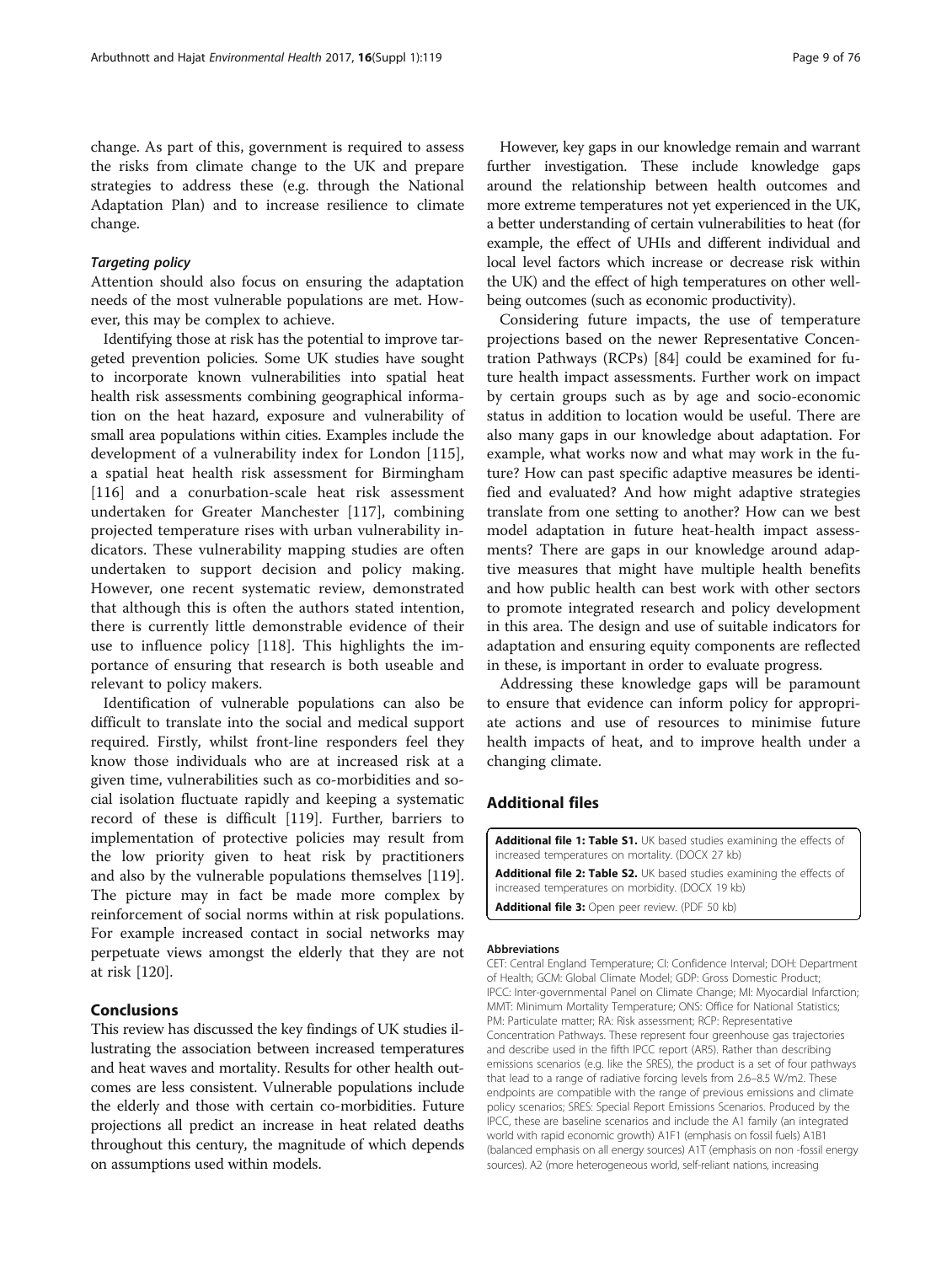<span id="page-9-0"></span>populations, regionally orientated economic development). B1 (rapid economic growth but towards a service and IT economy, population rises then declines past 2050, introduction of clean and efficient technologies) B2 (world more divided/heterogeneous but more ecologically aware); UHI: Urban Heat Island; UK: United Kingdom; UKCP09: UK Climate ProjectionsUKCP09 represent the 5th generation of climate projections for the UK. These provide probabilistic projections for three different future emissions scenarios, representing low, medium and high emissions (chosen from scenarios in the Special Report on Emissions Scenarios (SRES)); UKCP98: UK Climate ProjectionsUKCP98 represent the 3rd generation of climate projections for the UK. These used the HadCM2 model. They presented four scenarios 'low' (low forcing, low climate sensitivity), Medium-low, medium-high and high (high forcing, high climate sensitivity); YLL: Years of Life Lost

# Acknowledgements

This review was funded under the "Living With Environmental Change (LWEC)" programme. KA is supported by the Public Health England PhD studentship scheme. The authors would like to thank two anonymous reviewers for their comments, which have improved this review article substantially and Sotiris Vardoulakis and Clare Heaviside for their very helpful comments on a draft of the manuscript.

This paper is a reduced version of a technical paper provided in support of a Health Report Card produced for the UK Living With Environmental Change (LWEC) Network.

#### Funding

Publication of this article was funded by the UK Living With Environmental Change (LWEC) Network. LWEC was succeeded in 2016 by the Research and Innovation for our Dynamic Environment (RIDE) Forum [\(http://www.nerc.ac.uk/](http://www.nerc.ac.uk/research/partnerships/ride/)) [research/partnerships/ride/\)](http://www.nerc.ac.uk/research/partnerships/ride/)).

#### Availability of data and materials

Not applicable

#### Open peer review

Peer review reports for this article are available in Additional file [3](#page-8-0).

#### About this supplement

This article has been published as part of Environmental Health Volume 16 Supplement 1, 2017: Special Issue on the impact of climate change on health in the UK. The full contents of the supplement are available online at [https://](https://ehjournal.biomedcentral.com/articles/supplements/volume-16-supplement-1) [ehjournal.biomedcentral.com/articles/supplements/volume-16-supplement-1.](https://ehjournal.biomedcentral.com/articles/supplements/volume-16-supplement-1)

#### Authors' contributions

KA reviewed the literature and drafted the manuscript, SH provided critical input to the manuscript. Both authors read and approved the final manuscript.

#### Ethics approval and consent to participate Not applicable

#### Consent for publication

Not applicable

#### Competing interests

The authors declare that they have no competing interests.

# Publisher's Note

Springer Nature remains neutral with regard to jurisdictional claims in published maps and institutional affiliations.

#### Published: 5 December 2017

#### References

- 1. Basu R. High ambient temperature and mortality: a review of epidemiologic studies from 2001 to 2008. Environmental health : a global access science source. 2009;8:40. doi: [10.1186/1476-069X-8-40.](http://dx.doi.org/10.1186/1476-069X-8-40.)
- 2. Basu R, Samet JM. Relation between elevated ambient temperature and mortality: a review of the epidemiologic evidence. Epidemiol Rev. 2002; 24(2):190–202.
- 3. IPCC. Climate Change 2013: The physical science basis. Contribution of working group 1 to the fifth assessment report of the intergovernmental

panel on climate change (Stocker, TF, Qin, G-K, Plattner, M, Tigor, S.K, Allen, J, Boschung, A, Nauels, Y, Xia, V, Bex and P.M. Midgley eds.))2013.

- 4. Jenkins GJ, Murphy JM, Sexton DMH, Lowe JA, Jones P, Kilsby CG. UK Climate projections: briefing report: met Office Hadley Centre, exeter, UK.2009.
- 5. Christidis N, Jones GS, Stott PA. Dramatically increasing chance of extremely hot summers since the 2003 European heatwave. Nat Clim Chang. 2015; 5(1):46–50. doi: [10.1038/Nclimate2468.](http://dx.doi.org/10.1038/Nclimate2468.)
- 6. Meehl GA, Tebaldi C. More intense, more frequent, and longer lasting heat waves in the 21st century. Science. 2004;305(5686):994–7. doi: [10.1126/](http://dx.doi.org/10.1126/science.1098704) [science.1098704.](http://dx.doi.org/10.1126/science.1098704)
- 7. Basu R, Dominici F, Samet JM. Temperature and mortality among the elderly in the United States: a comparison of epidemiologic methods. Epidemiology. 2005;16(1):58–66.
- 8. Tong S, Wang XY, Guo Y. Assessing the short-term effects of heatwaves on mortality and morbidity in Brisbane, Australia: comparison of case-crossover and time series analyses. PLoS One. 2012;7(5):e37500. doi: [10.1371/journal.](http://dx.doi.org/10.1371/journal.pone.0037500) [pone.0037500.](http://dx.doi.org/10.1371/journal.pone.0037500)
- 9. Buckley JP, Samet JM, Richardson DB. Commentary: does air pollution confound studies of temperature? Epidemiology. 2014;25(2):242–5. doi: [10.1097/EDE.0000000000000051](http://dx.doi.org/10.1097/EDE.0000000000000051).
- 10. Pattenden S, Nikiforov B, Armstrong BG. Mortality and temperature in Sofia and London. J Epidemiol Community Health. 2003;57(8):628–33.
- 11. Hajat S, Kovats RS, Atkinson RW, Haines A. Impact of hot temperatures on death in London: a time series approach. J Epidemiol Community Health. 2002;56(5):367–72.
- 12. Donaldson GC, Keatinge WR, Nayha S. Changes in summer temperature and heat-related mortality since 1971 in North Carolina, South Finland, and Southeast England. Environ Res. 2003;91(1):1–7.
- 13. Goodman PG, Dockery DW, Clancy L. Cause-specific mortality and the extended effects of particulate pollution and temperature exposure. Environ Health Perspect. 2004;112(2):179–85.
- 14. Hajat S, Armstrong BG, Gouveia N, Wilkinson P. Mortality displacement of heat-related deaths: a comparison of Delhi, Sao Paulo, and London. Epidemiology. 2005;16(5):613–20.
- 15. Carson C, Hajat S, Armstrong B, Wilkinson P. Declining vulnerability to temperature-related mortality in London over the 20th century. Am J Epidemiol. 2006;164(1):77–84. doi: [10.1093/aje/kwj147.](http://dx.doi.org/10.1093/aje/kwj147)
- 16. Hajat S, Kovats RS, Lachowycz K. Heat-related and cold-related deaths in England and Wales: who is at risk? Occup Environ Med. 2007;64(2):93–100. doi: [10.1136/oem.2006.029017.](http://dx.doi.org/10.1136/oem.2006.029017.)
- 17. Page LA, Hajat S, Kovats RS. Relationship between daily suicide counts and temperature in England and Wales. The British journal of psychiatry : the journal of mental science. 2007;191:106–12. doi: [10.1192/bjp.bp.106.031948.](http://dx.doi.org/10.1192/bjp.bp.106.031948.)
- 18. Baccini M, Biggeri A, Accetta G, Kosatsky T, Katsouyanni K, Analitis A, et al. Heat effects on mortality in 15 European cities. Epidemiology. 2008;19(5): 711–9. doi: [10.1097/EDE.0b013e318176bfcd](http://dx.doi.org/10.1097/EDE.0b013e318176bfcd).
- 19. Ishigami A, Hajat S, Kovats RS, Bisanti L, Rognoni M, Russo A, et al. An ecological time-series study of heat-related mortality in three European cities. Environmental health : a global access science source. 2008;7:5. doi: [10.1186/1476-069X-7-5.](http://dx.doi.org/10.1186/1476-069X-7-5.)
- 20. Pattenden S, Armstrong B, Milojevic A, Heal MR, Chalabi Z, Doherty R, et al. Ozone, heat and mortality: acute effects in 15 British conurbations. Occup Environ Med. 2010;67(10):699–707. doi: [10.1136/oem.2009.051714](http://dx.doi.org/10.1136/oem.2009.051714).
- 21. Armstrong BG, Chalabi Z, Fenn B, Hajat S, Kovats S, Milojevic A, et al. Association of mortality with high temperatures in a temperate climate: England and Wales. J Epidemiol Community Health. 2011;65(4):340–5. doi: [10.1136/jech.2009.093161.](http://dx.doi.org/10.1136/jech.2009.093161)
- 22. Gasparrini A, Armstrong B, Kovats S, Wilkinson P. The effect of high temperatures on cause-specific mortality in England and Wales. Occup Environ Med. 2012;69(1):56–61. doi: [10.1136/oem.2010.059782.](http://dx.doi.org/10.1136/oem.2010.059782)
- 23. Page LA, Hajat S, Kovats RS, Howard LM. Temperature-related deaths in people with psychosis, dementia and substance misuse. The British journal of psychiatry : the journal of mental science. 2012;200(6):485–90. doi: [10.](http://dx.doi.org/10.1192/bjp.bp.111.100404.) [1192/bjp.bp.111.100404.](http://dx.doi.org/10.1192/bjp.bp.111.100404.)
- 24. Baccini M, Kosatsky T, Biggeri A. Impact of summer heat on urban population mortality in Europe during the 1990s: an evaluation of years of life lost adjusted for harvesting. PLoS One. 2013;8(7):e69638. doi: [10.1371/](http://dx.doi.org/10.1371/journal.pone.0069638) [journal.pone.0069638](http://dx.doi.org/10.1371/journal.pone.0069638).
- 25. Bennett JE, Blangiardo M, Fecht D, Elliott P, Ezzati M. Vulnerability to the mortality effects of warm temperature in the districts of England and Wales. Nat Clim Chang. 2014;4(4):269–73.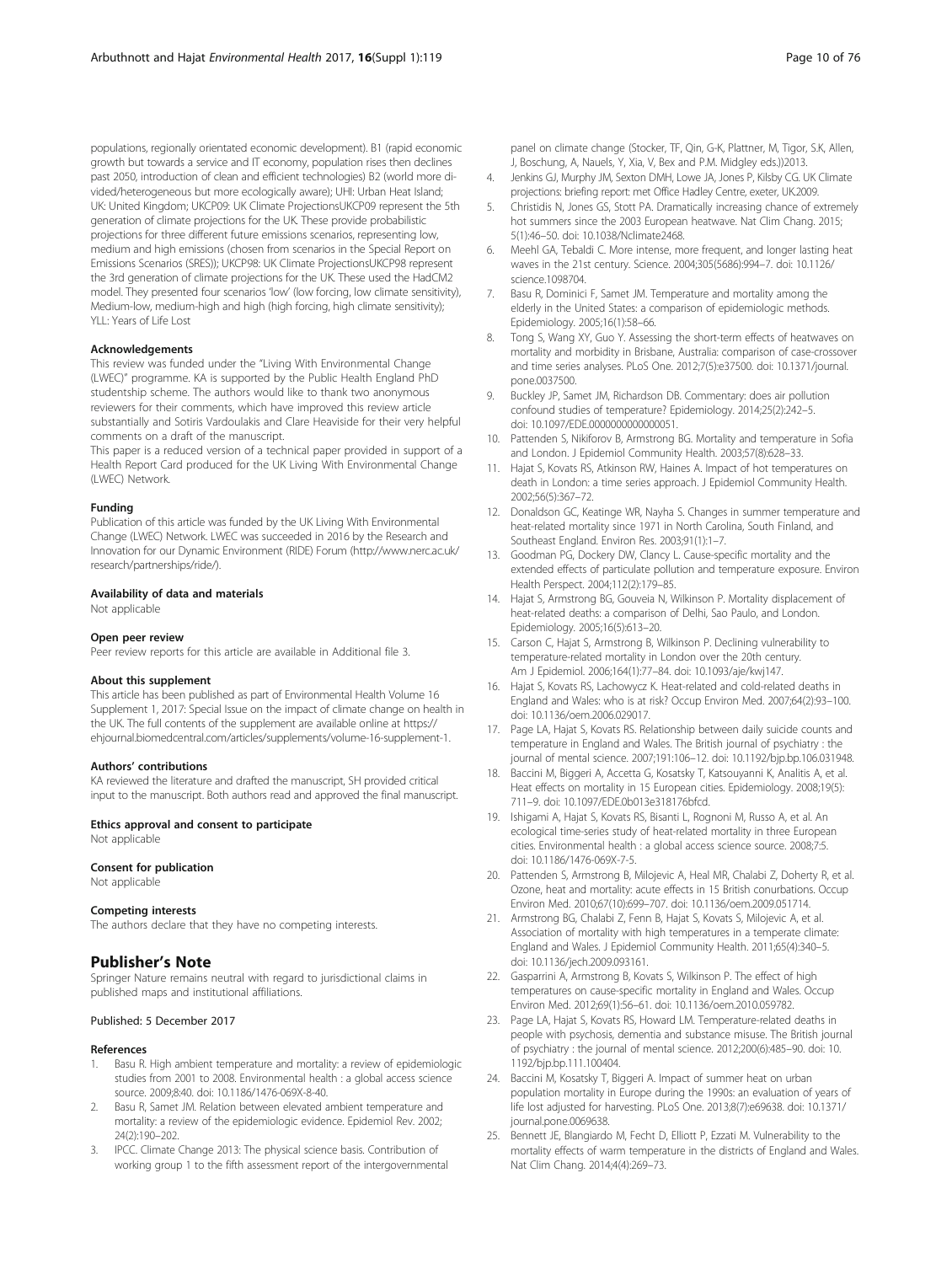- <span id="page-10-0"></span>26. Vardoulakis S, Dear K, Hajat S, Heaviside C, Eggen B, AJ MM. Comparative assessment of the effects of climate change on heat-and cold-related mortality in the United Kingdom and Australia. Environ Health Perspect. 2014;122(12):1285–92. doi: [10.1289/ehp.1307524.](http://dx.doi.org/10.1289/ehp.1307524.)
- 27. Guo Y, Gasparrini A, Armstrong B, Li S, Tawatsupa B, Tobias A, et al. Global variation in the effects of ambient temperature on mortality: a systematic evaluation. Epidemiology. 2014;25(6):781–9. doi: [10.1097/EDE.](http://dx.doi.org/10.1097/EDE.0000000000000165) [0000000000000165](http://dx.doi.org/10.1097/EDE.0000000000000165).
- 28. de' Donato FK, Leone M, Scortichini M, De Sario M, Katsouyanni K, Lanki T, et al. Changes in the effect of heat on mortality in the last 20 years in nine European cities. Results from the PHASE project. Int J Env Res Pub He. 2015; 12(12):15567–83. doi: [10.3390/ijerph121215006](http://dx.doi.org/10.3390/ijerph121215006).
- 29. Gasparrini A, Guo Y, Hashizume M, Lavigne E, Zanobetti A, Schwartz J, et al. Mortality risk attributable to high and low ambient temperature: a multicountry observational study. Lancet. 2015;386(9991):369–75. doi: [10.1016/S0140-6736\(14\)62114-0.](http://dx.doi.org/10.1016/S0140-6736(14)62114-0)
- 30. Gasparrini A, Guo Y, Hashizume M, Kinney PL, Petkova EP, Lavigne E, et al. Temporal variation in heat-mortality associations: a multicountry study. Environ Health Perspect. 2015;123(11):1200–7. doi: [10.1289/ehp.](http://dx.doi.org/10.1289/ehp.1409070.) [1409070.](http://dx.doi.org/10.1289/ehp.1409070.)
- 31. Rehill N, Armstrong B, Wilkinson P. Clarifying life lost due to cold and heat: a new approach using annual time series. BMJ Open. 2015;5(4):e005640. doi: [10.1136/bmjopen-2014-005640.](http://dx.doi.org/10.1136/bmjopen-2014-005640)
- 32. Kovats RS, Hajat S, Wilkinson P. Contrasting patterns of mortality and hospital admissions during hot weather and heat waves in greater London, UK. Occup Environ Med. 2004;61(11):893–8. doi: [10.1136/oem.](http://dx.doi.org/10.1136/oem.2003.012047) [2003.012047](http://dx.doi.org/10.1136/oem.2003.012047).
- 33. Michelozzi P, Accetta G, De Sario M, D'Ippoliti D, Marino C, Baccini M, et al. High temperature and hospitalizations for cardiovascular and respiratory causes in 12 European cities. Am J Respir Crit Care Med. 2009;179(5):383–9. doi: [10.1164/rccm.200802-217OC](http://dx.doi.org/10.1164/rccm.200802-217OC).
- 34. Atherton WG, Harper WM, Abrams KR. A year's trauma admissions and the effect of the weather. Injury. 2005;36(1):40–6.
- 35. Parsons N, Odumenya M, Edwards A, Lecky F, Pattison G. Modelling the effects of the weather on admissions to UK trauma units: a cross-sectional study. Emerg Med J. 2011;28(10):851–5.
- 36. Bhaskaran K, Hajat S, Haines A, Herrett E, Wilkinson P, Smeeth L. Short term effects of temperature on risk of myocardial infarction in England and Wales: time series regression analysis of the myocardial Ischaemia National Audit Project (MINAP) registry. BMJ. 2010;341:c3823. doi: [10.1136/bmj.c3823.](http://dx.doi.org/10.1136/bmj.c3823)
- 37. Bhaskaran K, Armstrong B, Hajat S, Haines A, Wilkinson P, Smeeth L. Heat and risk of myocardial infarction: hourly level case-crossover analysis of MINAP database. BMJ. 2012;345:e8050. doi: [10.1136/bmj.e8050](http://dx.doi.org/10.1136/bmj.e8050).
- 38. Thornes JE, Fisher PA, Rayment-Bishop T, Smith C. Ambulance call-outs and response times in Birmingham and the impact of extreme weather and climate change. Emergency medicine journal : EMJ. 2014;31(3):220–8. doi: [10.1136/emermed-2012-201817.](http://dx.doi.org/10.1136/emermed-2012-201817.)
- 39. Lee SJ, Hajat S, Steer PJ, Filippi V. A time-series analysis of any short-term effects of meteorological and air pollution factors on preterm births in London, UK. Environ Res. 2008;106(2):185–94. doi: [10.1016/j.envres.2007.10.003.](http://dx.doi.org/10.1016/j.envres.2007.10.003)
- 40. Strand LB, Barnett AG, Tong S. The influence of season and ambient temperature on birth outcomes: a review of the epidemiological literature. Environ Res. 2011;111(3):451–62. doi: [10.1016/j.envres.2011.01.023](http://dx.doi.org/10.1016/j.envres.2011.01.023).
- 41. UK Meterological Office. [http://www.metoffice.gov.uk/learning/learn-about](http://www.metoffice.gov.uk/learning/learn-about-the-weather/weather-phenomena/heatwave)[the-weather/weather-phenomena/heatwave.](http://www.metoffice.gov.uk/learning/learn-about-the-weather/weather-phenomena/heatwave) Accessed 16 Jan 2017.
- 42. Public Health England. Heatwave plan for England. 2015. [https://www.gov.](https://www.gov.uk/government/uploads/system/uploads/attachment_data/file/429384/Heatwave_Main_Plan_2015.pdf) [uk/government/uploads/system/uploads/attachment\\_data/file/429384/](https://www.gov.uk/government/uploads/system/uploads/attachment_data/file/429384/Heatwave_Main_Plan_2015.pdf) [Heatwave\\_Main\\_Plan\\_2015.pdf.](https://www.gov.uk/government/uploads/system/uploads/attachment_data/file/429384/Heatwave_Main_Plan_2015.pdf) Accessed 16 Jan 2017.
- 43. Anderson GB, Bell ML. Heat waves in the United States: mortality risk during heat waves and effect modification by heat wave characteristics in 43 U.S. communities. Environ Health Perspect. 2011;119(2):210–8. doi: [10.1289/ehp.](http://dx.doi.org/10.1289/ehp.1002313) [1002313.](http://dx.doi.org/10.1289/ehp.1002313)
- 44. Gasparrini A, Guo Y, Hashizume M, Lavigne E, Tobias A, Zanobetti A, et al. Changes in susceptibility to heat during the summer: a multicountry analysis. Am J Epidemiol. 2016;183(11):1027–36. doi: [10.1093/aje/kwv260.](http://dx.doi.org/10.1093/aje/kwv260)
- 45. Rocklov J, Forsberg B, Meister K. Winter mortality modifies the heatmortality association the following summer. Eur Respir J. 2009;33(2):245–51. doi: [10.1183/09031936.00037808](http://dx.doi.org/10.1183/09031936.00037808).
- 46. Kovats RS, Johnson H, Griffith C. Mortality in southern England during the 2003 Heat wave by place of death. Health statistics quarterly/Office for National Statistics. 2006;29:6–8.
- 47. Rooney C, McMichael AJ, Kovats RS, Coleman MP. Excess mortality in England and Wales, and in greater London, during the 1995 heatwave. J Epidemiol Community Health. 1998;52(8):482–6.
- 48. Johnson H, Kovats RS, McGregor G, Stedman J, Gibbs M, Walton H, et al. The impact of the 2003 Heat wave on mortality and hospital admissions in England. Health statistics quarterly/Office for National Statistics. 2005;25:6–11.
- 49. Green HK, Andrews N, Armstrong B, Bickler G, Pebody R. Mortality during the 2013 heatwave in England–how did it compare to previous heatwaves? A retrospective observational study. Environ Res. 2016;147:343–9. doi: [10.1016/j.envres.2016.02.028.](http://dx.doi.org/10.1016/j.envres.2016.02.028)
- 50. Kovats RS, Kristie LE. Heatwaves and public health in Europe. Eur J Pub Health. 2006;16(6):592–9. doi: [10.1093/eurpub/ckl049](http://dx.doi.org/10.1093/eurpub/ckl049).
- 51. Le Tertre A, Lefranc A, Eilstein D, Declercq C, Medina S, Blanchard M, et al. Impact of the 2003 heatwave on all-cause mortality in 9 French cities. Epidemiology. 2006;17(1):75–9.
- 52. Kaiser R, Le Tertre A, Schantz JT, Gotway CA, Daley WR, Rubin CH. The effect of the 1995 heat wave in Chicago on all-cause and cause-specific mortality. Am J Public Health. 2007;97(Suppl 1):S158–62.
- 53. Armstrong B, Gasparrini A, Hajat S. Estimating mortality displacement during and after heat waves. Am J Epidemiol. 2014;179(12):1405–6. doi: [10.1093/](http://dx.doi.org/10.1093/aje/kwu083) [aje/kwu083](http://dx.doi.org/10.1093/aje/kwu083).
- 54. Elliot AJ, Bone A, Morbey R, Hughes HE, Harcourt S, Smith S, et al. Using real-time syndromic surveillance to assess the health impact of the 2013 heatwave in England. Environ Res. 2014;135:31–6. doi: [10.1016/j.envres.2014.](http://dx.doi.org/10.1016/j.envres.2014.08.031) [08.031.](http://dx.doi.org/10.1016/j.envres.2014.08.031)
- 55. Leonardi GS, Hajat S, Kovats RS, Smith GE, Cooper D, Gerard E. Syndromic surveillance use to detect the early effects of heat-waves: an analysis of NHS direct data in England. Soz Praventivmed. 2006;51(4):194–201.
- Smith S, Elliot AJ, Hajat S, Bone A, Bates C, Smith GE, et al. The impact of heatwaves on community morbidity and healthcare usage: a retrospective observational study using real-time syndromic surveillance. Int J Environ Res Public Health. 2016;13(1) doi: [10.3390/ijerph13010132.](http://dx.doi.org/10.3390/ijerph13010132)
- 57. Ellis FP, Prince HP, Lovatt G, Whittington RM. Mortality and morbidity in Birmingham during the 1976 heatwave. Q J Med. 1980;49(193):1–8.
- 58. Xiang J, Bi P, Pisaniello D, Hansen A. Health impacts of workplace heat exposure: an epidemiological review. Ind Health. 2014;52(2):91–101.
- 59. Gubernot DM, Anderson GB, Hunting KL. Characterizing occupational heatrelated mortality in the United States, 2000-2010: an analysis using the census of fatal occupational injuries database. Am J Ind Med. 2015;58(2): 203–11. doi: [10.1002/ajim.22381](http://dx.doi.org/10.1002/ajim.22381).
- 60. Hajat S, Vardoulakis S, Heaviside C, Eggen B. Climate change effects on human health: projections of temperature-related mortality for the UK during the 2020s, 2050s and 2080s. J Epidemiol Community Health. 2014; doi: [10.1136/jech-2013-202449](http://dx.doi.org/10.1136/jech-2013-202449).
- 61. Arnfield A. Two decades of urban climate research: a review of turbulence, exchanges of energy and water, and the urban heat island. Int J Climatol. 2003;23:1–26.
- 62. Heaviside C, Cai XM, Vardoulakis S. The effects of horizontal advection on the urban heat island in Birmingham and the west midlands, United Kingdom during a heatwave. Q J Roy Meteor Soc. 2015;141(689):1429–41. doi: [10.1002/qj.2452](http://dx.doi.org/10.1002/qj.2452).
- 63. Heaviside C, Vardoulakis S, Cai XM. Attribution of mortality to the urban heat island during heatwaves in the west midlands, UK. Environmental health : a global access science source. 2016;15(Suppl 1):27. doi: [10.1186/](http://dx.doi.org/10.1186/s12940-016-0100-9.) [s12940-016-0100-9.](http://dx.doi.org/10.1186/s12940-016-0100-9.)
- 64. United Nations DoEaSA, Population Division. World Urbanization Prospects: The 2014 Revision, Highlights (ST/ESA/SER.A/352). [https://esa.un.org/unpd/](https://esa.un.org/unpd/wup/Publications/Files/WUP2014-Highlights.pdf) [wup/Publications/Files/WUP2014-Highlights.pdf](https://esa.un.org/unpd/wup/Publications/Files/WUP2014-Highlights.pdf). Accessed 16 Jan 2017.
- 65. Hajat S, Kovats S, Lachowycz K. The determinants of heat-related mortality in England and Wales. Epidemiology. 2006;17(6):S164–S. doi: [10.1097/](http://dx.doi.org/10.1097/00001648200611001-00412) 00001648–[200611001-00412](http://dx.doi.org/10.1097/00001648200611001-00412).
- 66. Office of National Statistics. Annual Mid-year Population Estimates, 2014. 2015.
- 67. Kovats RS, Hajat S. Heat stress and public health: a critical review. Annu Rev Public Health. 2008;29:41–55. doi: [10.1146/annurev.publhealth.29.020907.](http://dx.doi.org/10.1146/annurev.publhealth.29.020907.090843) [090843](http://dx.doi.org/10.1146/annurev.publhealth.29.020907.090843).
- 68. Semenza JC, McCullough JE, Flanders WD, McGeehin MA, Lumpkin JR. Excess hospital admissions during the July 1995 heat wave in Chicago. Am J Prev Med. 1999;16(4):269–77.
- 69. Whitman S, Good G, Donoghue ER, Benbow N, Shou W, Mou S. Mortality in Chicago attributed to the July 1995 heat wave. Am J Public Health. 1997; 87(9):1515–8.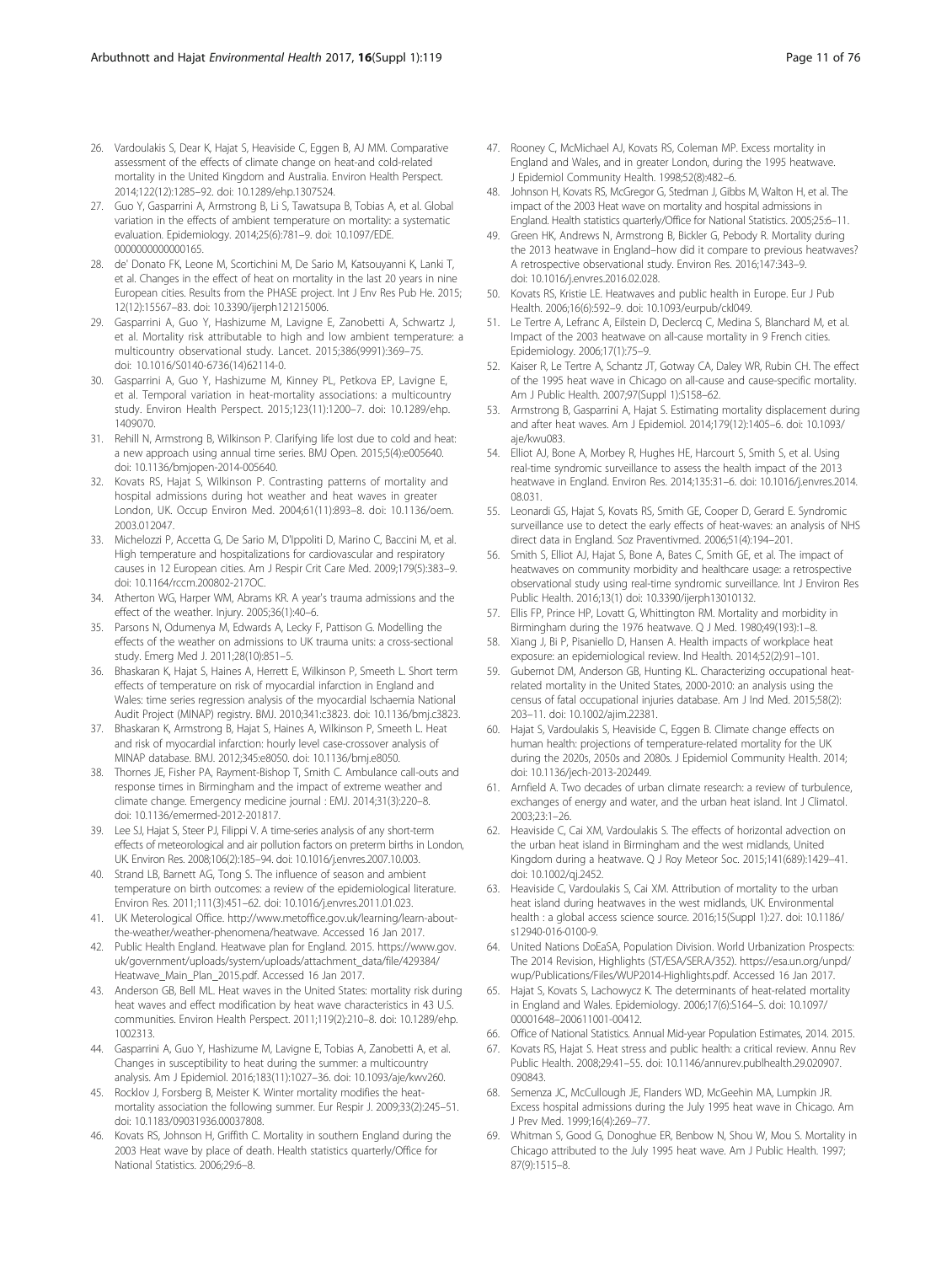- <span id="page-11-0"></span>70. Ellis F. Heat wave deaths and drugs affecting temperature regulation. Br Med J. 1976;2(6033):474.
- 71. Sommet A, Durrieu G, Lapeyre-Mestre M, Montastruc JL. Association of French PharmacoVigilance C. A comparative study of adverse drug reactions during two heat waves that occurred in France in 2003 and 2006. Pharmacoepidemiol Drug Saf. 2012;21(3):285–8. doi: [10.1002/pds.2307.](http://dx.doi.org/10.1002/pds.2307.)
- 72. Stollberger C, Lutz W, Finsterer J. Heat-related side-effects of neurological and non-neurological medication may increase heatwave fatalities. European journal of neurology : the official journal of the European Federation of Neurological Societies. 2009;16(7):879–82. doi: [10.1111/j.1468-](http://dx.doi.org/10.1111/j.1468-1331.2009.02581.x.) [1331.2009.02581.x.](http://dx.doi.org/10.1111/j.1468-1331.2009.02581.x.)
- 73. Schwartz J. Who is sensitive to extremes of temperature?: a case-only analysis. Epidemiology. 2005;16(1):67–72.
- 74. Naughton MP, Henderson A, Mirabelli MC, Kaiser R, Wilhelm JL, Kieszak SM, et al. Heat-related mortality during a 1999 heat wave in Chicago. Am J Prev Med. 2002;22(4):221–7.
- 75. O'Neill MS, Zanobetti A, Schwartz J. Modifiers of the temperature and mortality association in seven US cities. Am J Epidemiol. 2003;157(12):1074–82.
- 76. Christidis N, Donaldson GC, Stott PA. Causes for the recent changes in coldand heat-related mortality in England and Wales. Clim Chang. 2010;102(3– 4):539–53. doi: [10.1007/s10584-009-9774-0.](http://dx.doi.org/10.1007/s10584-009-9774-0)
- 77. Mitchell D, Heaviside C, Vardoulakis S, Huntingford C, Masato G, Guillod BP et al. Attributing human mortality during extreme heat waves to anthropogenic climate change. Environ Res Lett. 2016;11(7). doi:Artn 074006. doi: 10.1088/1748–[9326/11/7/074006.](http://dx.doi.org/10.1088/17489326/11/7/074006)
- 78. Vardoulakis S, Heaviside C. Health Effects of Climate Change in the UK 2012 - current evidence, recommentations and research gaps: Health Protection Agency 2012.
- 79. Gosling SN, McGregor GR, Lowe JA. Climate change and heat-related mortality in six cities part 2: climate model evaluation and projected impacts from changes in the mean and variability of temperature with climate change. Int J Biometeorol. 2009;53(1):31–51. doi: [10.1007/s00484-](http://dx.doi.org/10.1007/s00484-008-0189-9) [008-0189-9](http://dx.doi.org/10.1007/s00484-008-0189-9).
- 80. Gosling SN, McGregor GR, Lowe JA. The benefits of quantifying climate model uncertainty in climate change impacts assessment: an example with heat-related mortality change estimates. Clim Chang. 2012;112(2):217–31. doi: [10.1007/s10584-011-0211-9](http://dx.doi.org/10.1007/s10584-011-0211-9).
- 81. Baccini M, Kosatsky T, Analitis A, Anderson HR, D'Ovidio M, Menne B, et al. Impact of heat on mortality in 15 European cities: attributable deaths under different weather scenarios. J Epidemiol Community Health. 2011;65(1):64– 70. doi: [10.1136/jech.2008.085639.](http://dx.doi.org/10.1136/jech.2008.085639)
- 82. Martens WJ. Climate change, thermal stress and mortality changes. Soc Sci Med. 1998;46(3):331–44.
- 83. Huang C, Barnett AG, Wang X, Vaneckova P, FitzGerald G, Tong S. Projecting future heat-related mortality under climate change scenarios: a systematic review. Environ Health Perspect. 2011;119(12):1681–90. doi: [10.1289/ehp.](http://dx.doi.org/10.1289/ehp.1103456) [1103456.](http://dx.doi.org/10.1289/ehp.1103456)
- 84. van Vuuren DP, Edmonds J, Kainuma M, Riahi K, Thomson A, Hibbard K, et al. The representative concentration pathways: an overview. Clim Chang. 2011;109(1–2):5–31. doi: [10.1007/s10584-011-0148-z](http://dx.doi.org/10.1007/s10584-011-0148-z).
- 85. Dessai S. Heat stress and mortality in Lisbon part II. An assessment of the potential impacts of climate change. Int J Biometeorol. 2003;48(1):37–44. doi: [10.1007/s00484-003-0180-4](http://dx.doi.org/10.1007/s00484-003-0180-4).
- 86. Astrom C, Orru H, Rocklov J, Strandberg G, Ebi KL, Forsberg B. Heat-related respiratory hospital admissions in Europe in a changing climate: a health impact assessment. BMJ Open. 2013;3(1) doi: [10.1136/bmjopen-2012-](http://dx.doi.org/10.1136/bmjopen-2012-001842) [001842](http://dx.doi.org/10.1136/bmjopen-2012-001842).
- 87. Donaldson GC, Kovats RS, Keatinge WR, McMichael AJ. Heat- and cold-related mortality and morbidity and climate change: Department of Health. 2002.
- 88. IPCC. Fourth Assessment Report : Climate Change 2007. Synthesis report. In: Core Writing Team, Pachauri RK, Reisinger A, editors. Contribution of working groups I, II and III to the Fourth Assessment Report of the Intergovernmental Panel on Climate Change. Geneva, Switzerland: IPCC. p. 104.
- 89. McMichael AJ, Wilkinson P, Kovats RS, Pattenden S, Hajat S, Armstrong B, et al. International study of temperature, heat and urban mortality: the 'ISOTHURM' project. Int J Epidemiol. 2008;37(5):1121–31. doi: [10.1093/ije/](http://dx.doi.org/10.1093/ije/dyn086) [dyn086.](http://dx.doi.org/10.1093/ije/dyn086)
- 90. Basu R, Feng WY, Ostro BD. Characterizing temperature and mortality in nine California counties. Epidemiology. 2008;19(1):138–45. doi: [10.1097/EDE.](http://dx.doi.org/10.1097/EDE.0b013e31815c1da7) [0b013e31815c1da7.](http://dx.doi.org/10.1097/EDE.0b013e31815c1da7)
- 91. Arbuthnott K, Hajat S, Heaviside C, Vardoulakis S. Changes in population susceptibility to heat and cold over time: assessing adaptation to climate change. Environmental health : a global access science source. 2016; 15(Suppl 1):33. doi: [10.1186/s12940-016-0102-7.](http://dx.doi.org/10.1186/s12940-016-0102-7.)
- 92. Ekamper P, van Poppel F, van Duin C, Garssen J. 150 years of temperaturerelated excess mortality in the Netherlands. Demogr Res 2009;21:385–425 doi: ARTN 14 [10.4054/DemRes200921.14.](http://dx.doi.org/10.4054/DemRes200921.14)
- 93. Kovats S, Bickler G. Health protection and heatwaves: the need for systematic reviews. The Cochrane database of systematic reviews. 2012;8: ED000044. doi: [10.1002/14651858.ED000044.](http://dx.doi.org/10.1002/14651858.ED000044.)
- 94. Boeckmann M, Rohn I. Is planned adaptation to heat reducing heat-related mortality and illness? A systematic review. BMC Public Health. 2014;14:1112. doi: [10.1186/1471-2458-14-1112](http://dx.doi.org/10.1186/1471-2458-14-1112).
- 95. Shrubsole C, Macmillan A, Davies M, May N. 100 unintended consequences of policies to improve the energy efficiency of the UK housing stock. Indoor Built Environ. 2014;23(3):340–52. doi: [10.1177/1420326x14524586.](http://dx.doi.org/10.1177/1420326x14524586)
- 96. Salamanca F, Georgescu M, Mahalov A, Moustaoui M, Wang M. Anthropogenic heating of the urban environment due to air conditioning. J Geophys Res-Atmos. 2014;119(10):5949–65. doi: [10.1002/2013jd021225.](http://dx.doi.org/10.1002/2013jd021225)
- 97. Vardoulakis S, Dimitroulopoulou C, Thornes J, Lai KM, Taylor J, Myers I, et al. Impact of climate change on the domestic indoor environment and associated health risks in the UK. Environ Int. 2015;85:299–313. doi: [10.1016/](http://dx.doi.org/10.1016/j.envint.2015.09.010) [j.envint.2015.09.010](http://dx.doi.org/10.1016/j.envint.2015.09.010).
- 98. Wilkinson P, Smith KR, Davies M, Adair H, Armstrong BG, Barrett M, et al. Health and climate change 1 public health benefits of strategies to reduce greenhouse-gas emissions: household energy. Lancet. 2009;374(9705):1917– 29. doi: [10.1016/S0140-6736\(09\)61713-X.](http://dx.doi.org/10.1016/S0140-6736(09)61713-X.)
- 99. Government HM. Approved document L1A: conservation of fuel and power in new dwellings. In: Department for Communities and Local Government, editor.2014. [https://www.gov.uk/government/publications/conservation-of](https://www.gov.uk/government/publications/conservation-of-fuel-and-power-approved-document-l)[fuel-and-power-approved-document-l.](https://www.gov.uk/government/publications/conservation-of-fuel-and-power-approved-document-l) Accessed 16 Jan 2017.
- 100. Lowe D, Ebi KL, Forsberg B. Heatwave Early Warning Systems and Adaptation Advice to Reduce Human Health Consequences of Heatwaves. Int J Environ Res Public Health. 2011;8(12):4623-48. doi[:10.3390/ijerph8124623.](http://dx.doi.org/10.3390/ijerph8124623)
- 101. Khare S, Hajat S, Kovats S, Lefevre CE, de Bruin WB, Dessai S, et al. Heat protection behaviour in the UK: results of an online survey after the 2013 heatwave. BMC Public Health. 2015;15:878. doi: [10.1186/s12889-015-2181-8.](http://dx.doi.org/10.1186/s12889-015-2181-8)
- 102. Semenza JC, Rubin CH, Falter KH, Selanikio JD, Flanders WD, Howe HL, et al. Heat-related deaths during the July 1995 heat wave in Chicago. N Engl J Med. 1996;335(2):84–90. doi: [10.1056/NEJM199607113350203.](http://dx.doi.org/10.1056/NEJM199607113350203.)
- 103. Bouchama A, Dehbi M, Mohamed G, Matthies F, Shoukri M, Menne B. Prognostic factors in heat wave related deaths: a meta-analysis. Arch Intern Med. 2007;167(20):2170–6. doi: [10.1001/archinte.167.20.ira70009.](http://dx.doi.org/10.1001/archinte.167.20.ira70009.)
- 104. Anderson GB, Bell ML. Lights out: impact of the august 2003 power outage on mortality in New York, NY. Epidemiology. 2012;23(2):189–93. doi: [10.](http://dx.doi.org/10.1097/EDE.0b013e318245c61c) [1097/EDE.0b013e318245c61c.](http://dx.doi.org/10.1097/EDE.0b013e318245c61c)
- 105. Gupta S, Carmichael C, Simpson C, Clarke MJ, Allen C, Gao Y, et al. Electric fans for reducing adverse health impacts in heatwaves. The Cochrane database of systematic reviews. 2012;7:CD009888. doi: [10.1002/14651858.](http://dx.doi.org/10.1002/14651858.CD009888.pub2) [CD009888.pub2.](http://dx.doi.org/10.1002/14651858.CD009888.pub2)
- 106. Doick KJ, Peace A, Hutchings TR. The role of one large greenspace in mitigating London's nocturnal urban heat island. Sci Total Environ. 2014; 493:662–71. doi: [10.1016/j.scitotenv.2014.06.048](http://dx.doi.org/10.1016/j.scitotenv.2014.06.048).
- 107. Rizwan AM, Dennis YCL, Liu CH. A review on the generation, determination and mitigation of Urban Heat Island. J Environ Sci-China. 2008;20(1):120–8. doi: [10.1016/S1001-0742\(08\)60019-4.](http://dx.doi.org/10.1016/S1001-0742(08)60019-4)
- 108. Maas J, Verheij RA, de Vries S, Spreeuwenberg P, Schellevis FG, Groenewegen PP. Morbidity is related to a green living environment. J Epidemiol Community Health. 2009;63(12):967–73. doi: [10.1136/jech.2008.079038](http://dx.doi.org/10.1136/jech.2008.079038).
- 109. Wheeler BW, Lovell R, Higgins SL, White MP, Alcock I, Osborne NJ et al. Beyond greenspace: an ecological study of population general health and indicators of natural environment type and quality. International Journal of Health Geographics. 2015;14. doi:ARTN 17. doi: [10.1186/](http://dx.doi.org/10.1186/s12942-015-0009-5) [s12942-015-0009-5](http://dx.doi.org/10.1186/s12942-015-0009-5).
- 110. Milner J, Shrubsole C, Das P, Jones B, Ridley I, Chalabi Z et al. Home energy efficiency and radon related risk of lung cancer: modelling study. Bmj-Brit Med J. 2014;348. doi:Artn F7493. doi: [10.1136/Bmj.F7493](http://dx.doi.org/10.1136/Bmj.F7493).
- 111. Salmond JA, Tadaki M, Vardoulakis S, Arbuthnott K, Coutts A, Demuzere M, et al. Health and climate related ecosystem services provided by street trees in the urban environment. Environmental health : a global access science source. 2016;15(Suppl 1):36. doi: [10.1186/s12940-016-0103-6.](http://dx.doi.org/10.1186/s12940-016-0103-6.)